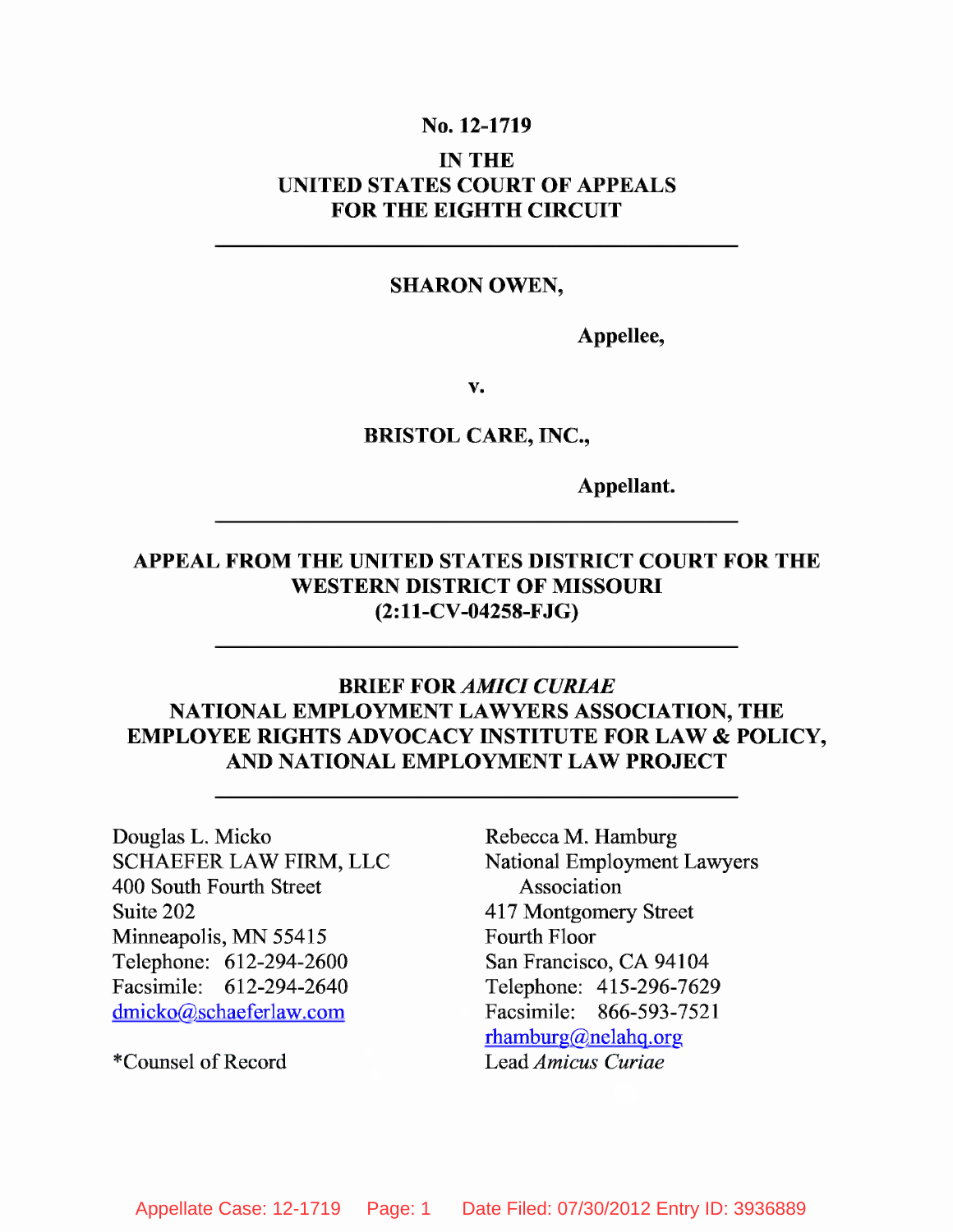#### **CORPORATE DISCLOSURE STATEMENT (FED. R. APP. P. 26.1)**

*Amici Curiae* National Employment Lawyers Association, The Employee Rights Advocacy Institute for Law & Policy, and National Employment Law Project hereby disclose that they are not-for-profit corporations, with no parent corporation and no publicly-traded stock.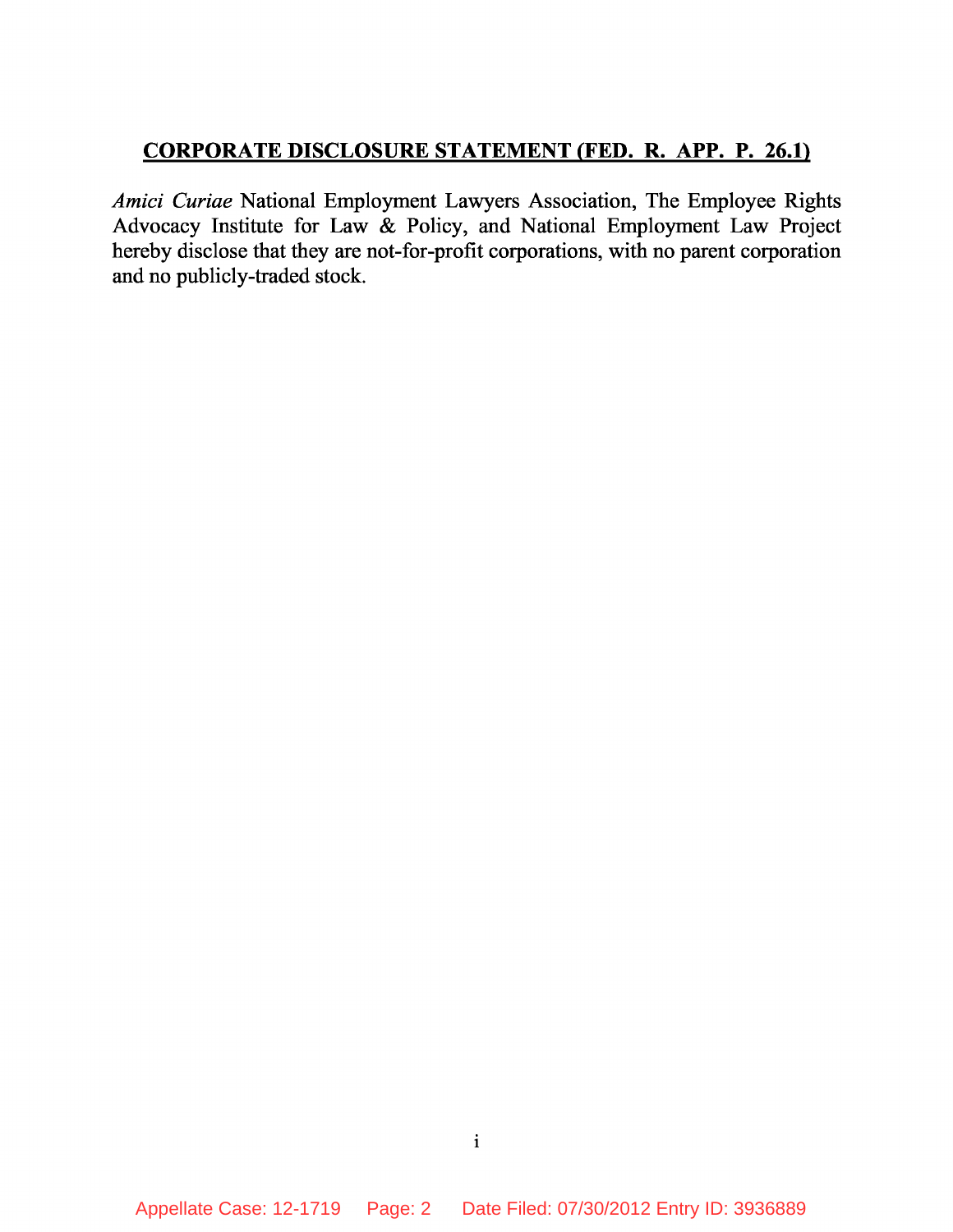# **TABLE OF CONTENTS**

| I. |           | PROHIBITIONS ON COLLECTIVE ACTIONS ARE<br>UNENFORCEABLE AS CONTRARY TO FEDERAL                   |  |
|----|-----------|--------------------------------------------------------------------------------------------------|--|
|    | A.        | Bristol Care, Inc.'s Collective Action Ban Violates                                              |  |
|    | <b>B.</b> | Contract Provisions That Violate Workers' Statutory                                              |  |
|    | C.        | The Board's Holding in D.R. Horton Does Not Conflict                                             |  |
| П. |           | FLSA COLLECTIVE ACTIONS ARE A CRITICAL VEHICLE<br>FOR VINDICATING WORKERS' SUBSTANTIVE RIGHTS TO |  |
|    | А.        | The Goal of the FLSA is to Eliminate Substandard Working                                         |  |
|    | <b>B.</b> | Private Enforcement of the FLSA through Collective Actions                                       |  |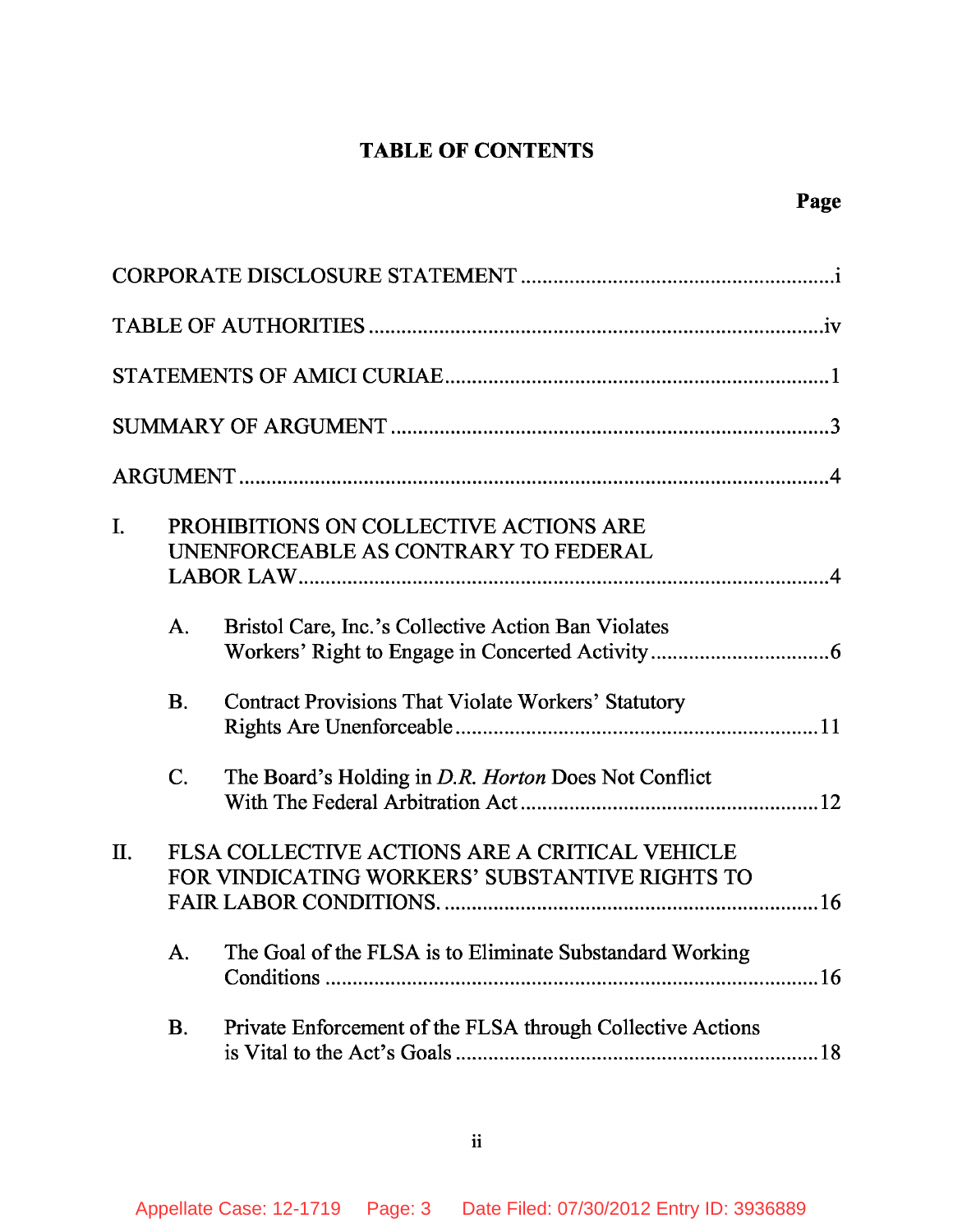|    | A Ban on Collective Actions Creates Limitations on    |  |
|----|-------------------------------------------------------|--|
| D. | The FAA's Preference for an Arbitral Forum Must Yield |  |
|    |                                                       |  |
|    |                                                       |  |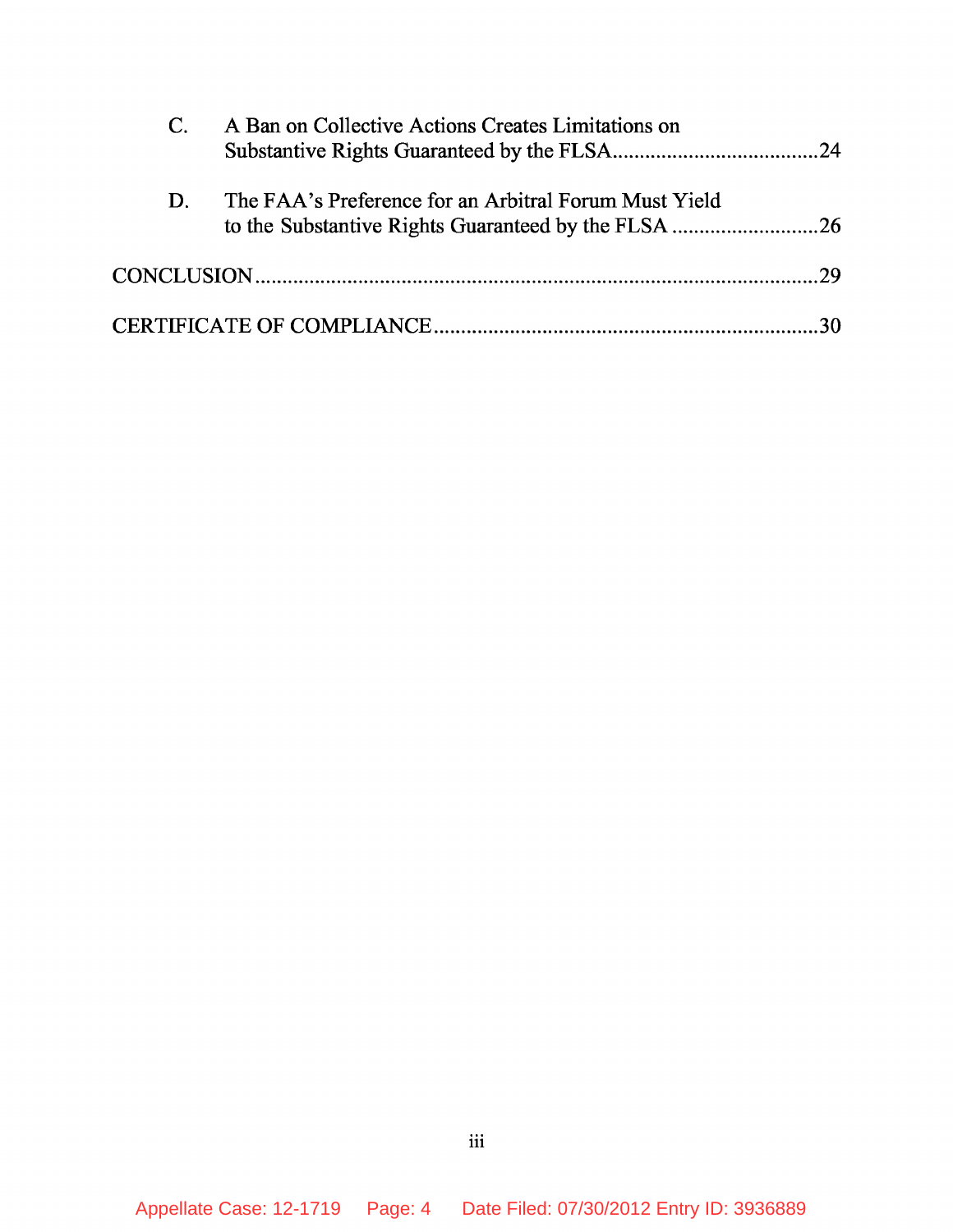# **TABLE OF AUTHORITIES**

# **CASES**

| 14 Penn Plaza, LLC v. Pyett,                    |
|-------------------------------------------------|
| ABF Freight Sys., Inc. v. NLRB,                 |
| AT&T Mobility, LLC v. Concepcion,               |
| Bailey v. Ameriquest Mortgage Co.,              |
| Barrentine v. Arkansas-Best Freight Sys., Inc., |
| Bay Ridge Operating Co., Inc. v. Aaron,         |
| Brady v. Nat'l Football League,                 |
| Brooklyn Sav. Bank v. O'Neil,                   |
| Chen-Oster v. Goldman, Sachs & Co.,             |
| CompuCredit Corp. v. Greenwood,                 |
| Copeland v. ABB, Inc.,                          |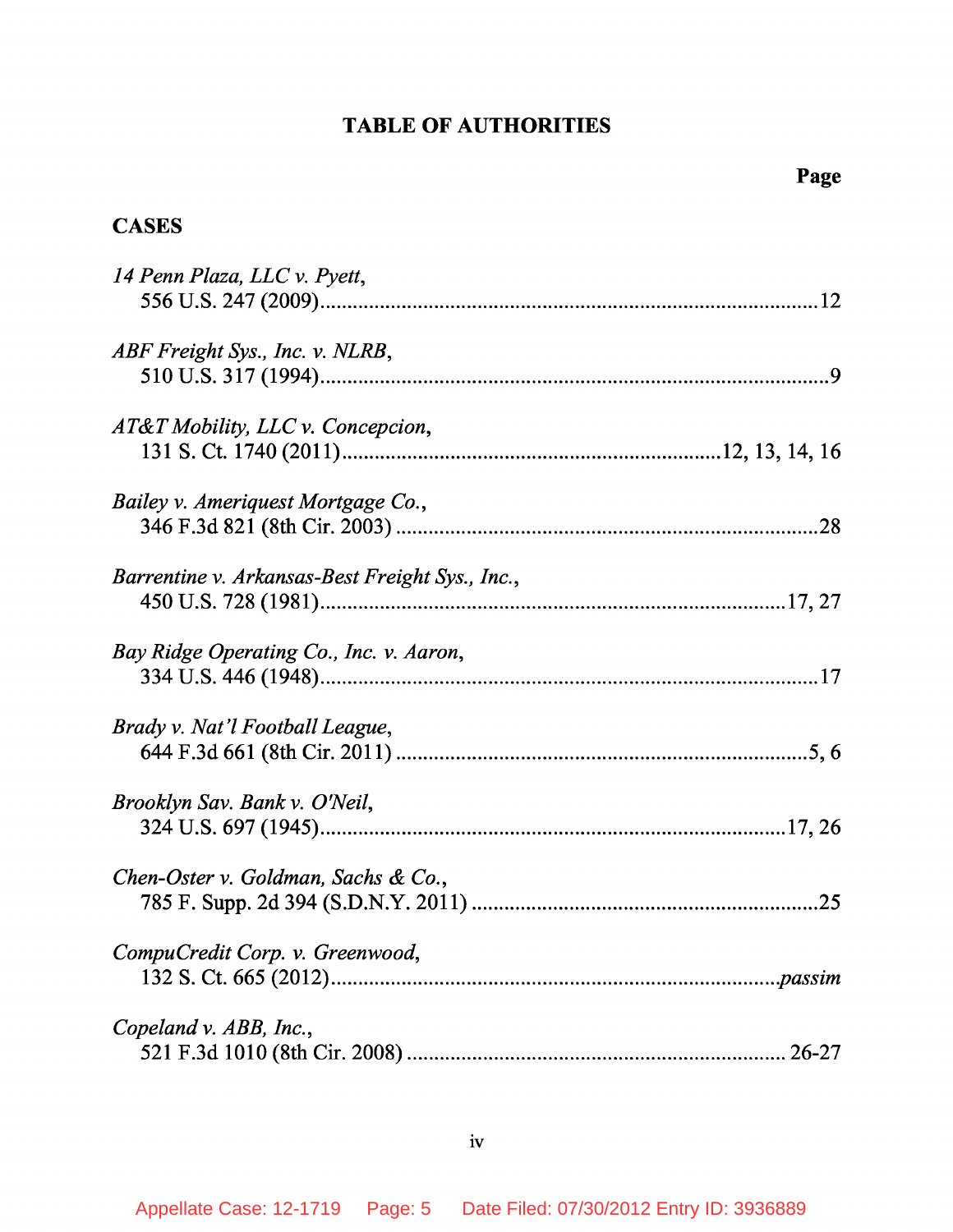| Eastex, Inc. v. NLRB,                                                                            |
|--------------------------------------------------------------------------------------------------|
| Ervin v. OS Rest. Servs.,                                                                        |
| Gilmer v. Interstate/Johnson Lane Corp.,                                                         |
| Herrington v. Waterstone Mortgage Corp.,                                                         |
| Hoffmann-La Roche, Inc. v. Sperling,                                                             |
| In re D.R. Horton,                                                                               |
| In re Electronic Books Antitrust Litigation,                                                     |
| Kaiser Steel Corp. v. Mullins,                                                                   |
| Mitsubishi Motors Corp. v. Soler Chrysler-Plymouth, Inc.,                                        |
| Mork v. Loran Maintenance of Way, Inc.,                                                          |
| Morton v. Mancari,                                                                               |
| Owen v. Bristol Care, Inc.,<br>No. 2:11-cv-04258-FJG, R. Doc. 6-1 (W.D. Mo. Nov. 7, 2011) 10, 19 |
| Owen v. Bristol Care, Inc.,                                                                      |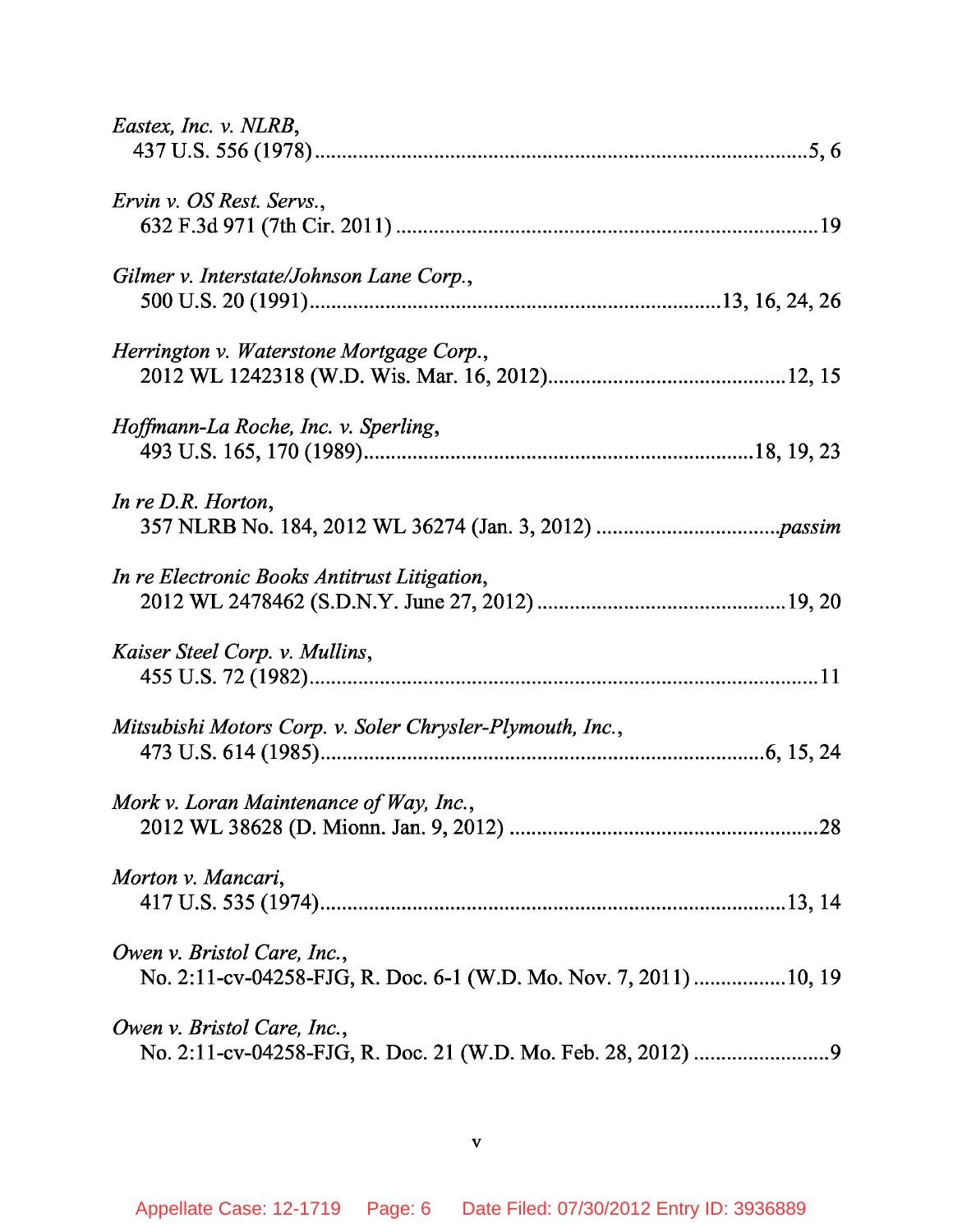| Raniere v. Citigroup, Inc.,                    |  |
|------------------------------------------------|--|
|                                                |  |
| Shearson/American Express v. McMahon,          |  |
|                                                |  |
| Stolt-Nielsen S.A. v. AnimalFeeds Int'l Corp., |  |
|                                                |  |
| Sure-Tan, Inc. v. NLRB,                        |  |
|                                                |  |
| Sutherland v. Ernst & Young LLP,               |  |
|                                                |  |
| Tony & Susan Alamo Found. v. Sec'y of Labor,   |  |
|                                                |  |

# **STATUTES**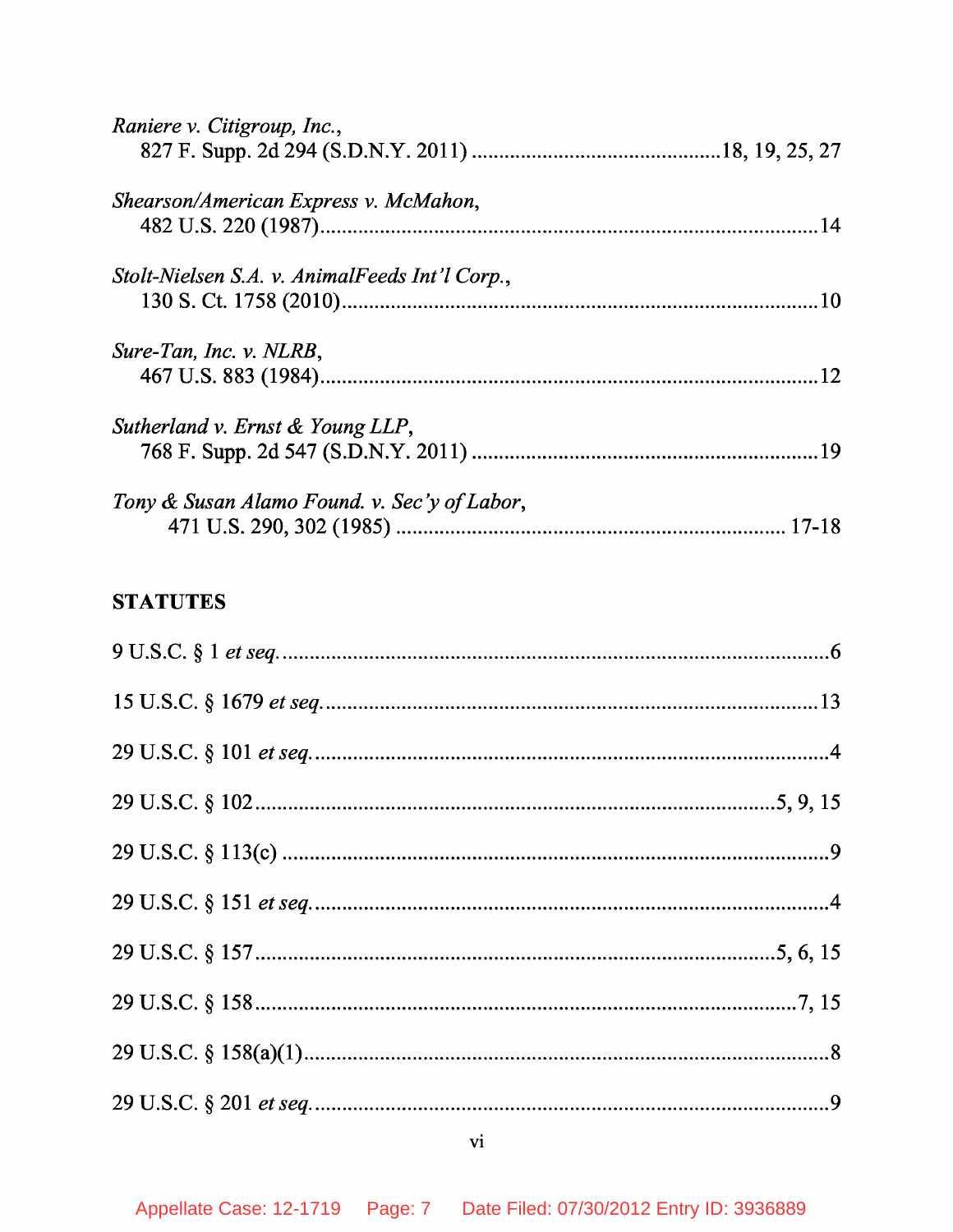# **OTHER AUTHORITIES**

| Annette Bernhardt et al.,                                                |
|--------------------------------------------------------------------------|
| Broken Laws, Unprotected Workers: Violations of Employment and           |
| Labor Laws in America's Cities (2009),                                   |
| http://www.nelp.org/page/-/brokenlaws/                                   |
|                                                                          |
| James C. Duff,                                                           |
| Judicial Business of the United States Courts, 2010 Annual Report of the |
| Director, Administrative Office of the U.S. Courts (2010),               |
| http://www.uscourts.gov/uscourts/Statistics/JudicialBusiness/            |
|                                                                          |
| DOL News Release (Nov. 19, 2009),                                        |
| http://www.dol.gov/opa/media/press/whd/whd20091452.htm<br>.22            |
| Progressive States Network,                                              |
| Cracking Down on Wage Theft (Apr. 2012)                                  |
| http://www.progressivestates.org/sync/pdfs/                              |
| 22                                                                       |
| U.S. Dep't of Labor, Employment Standards Admin., Wage & Hour Div.,      |
| 1999-2000 Report on Initiatives (Feb. 2001)                              |
|                                                                          |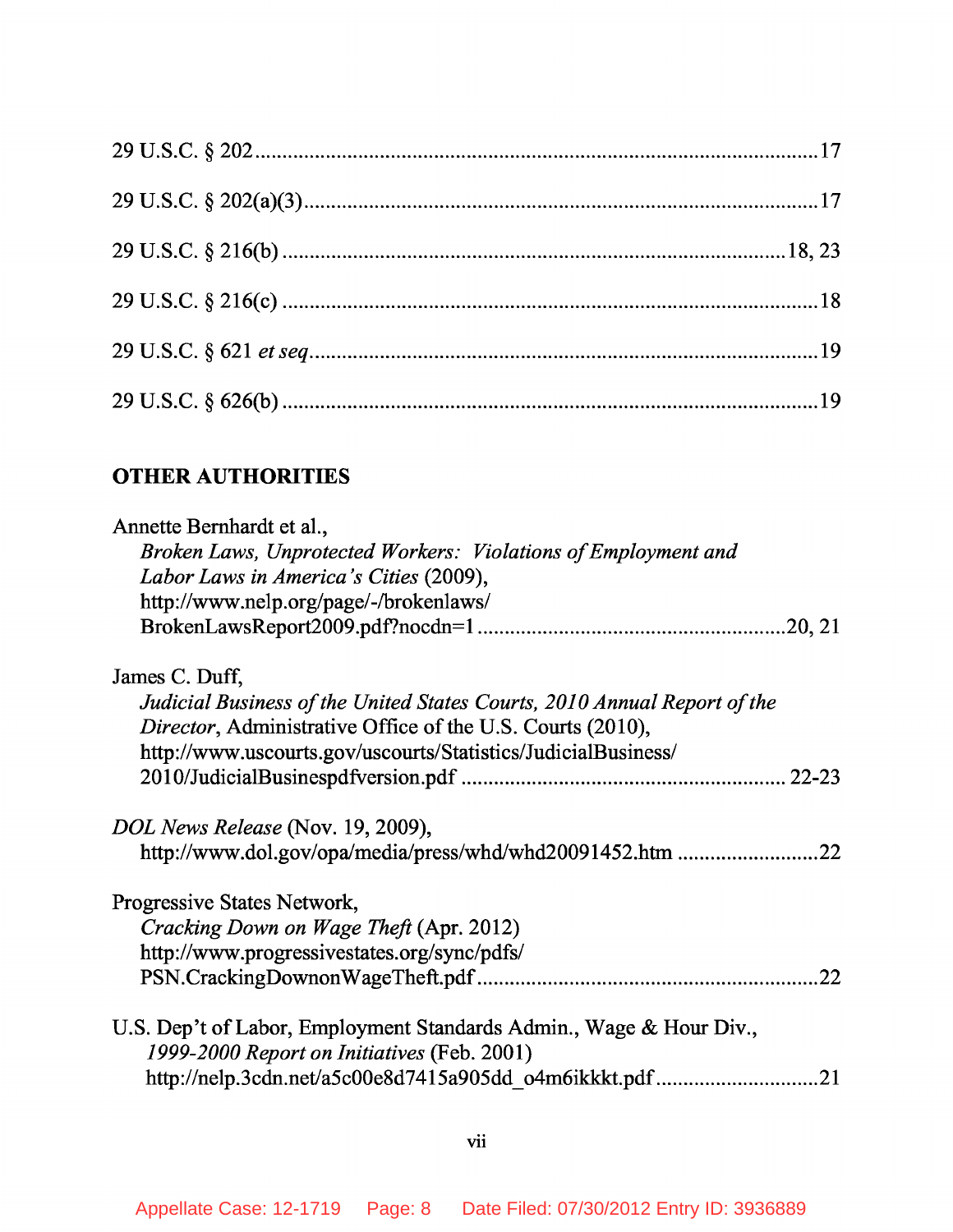U.S. Dep't of Labor, Employment Standards Admin., Wage & Hour Div., *Wage and Hour Collects Over \$1.4 Billion In Back Wages for Over 2 Million Employees Since Fiscal Year 2001* , www.dol.gov/whd/statistics/2008FiscalYear.pdf 20, 21

U.S. GAO,

*Fair Labor Standards Act: Better Use of Available Resources and Consistent Reporting Could Improve Compliance*, GAO-08-962T (July 15, 2008), *available at* http://www.gao.gov/assets/130/120636.pdf.........22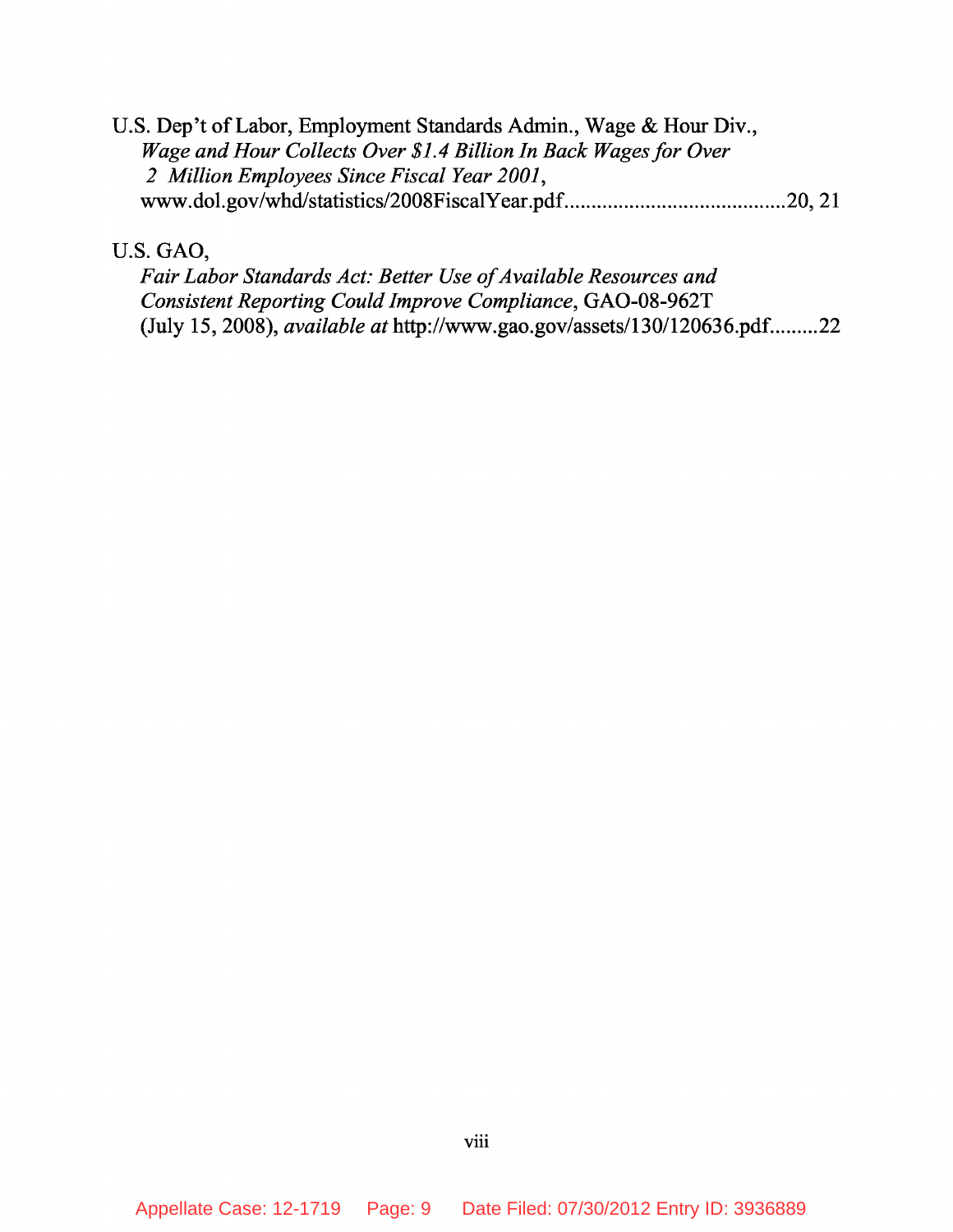#### **STATEMENTS OF AMICI CURIAE**

*Amici* movants are organizations dedicated to securing enforcement of state, federal, and local laws, regulations, and ordinances that have been enacted for the purpose of protecting workers in the area of wages, hours, and working conditions, and thereby promoting the general welfare. The organizational interests of *Amici* in this case are set forth below.

The **National Employment Lawyers Association (NELA)** is the largest professional membership organization in the country comprised of lawyers who represent workers in labor, employment and civil rights disputes. Founded in 1985, NELA advances employee rights and serves lawyers who advocate for equality and justice in the American workplace. NELA and its 68 circuit, state and local affiliates have a membership of over 3,000 attorneys who are committed to working on behalf of those who have been illegally treated in the workplace. NELA's members litigate daily in every circuit, affording NELA a unique perspective on how the principles announced by the courts in employment cases actually play out on the ground. NELA strives to protect the rights of its members' clients, and regularly supports precedent-setting litigation affecting the rights of individuals in the workplace. The Court's holding regarding the issues presented by this case may have a major impact on the thousands of NELA's members and clients nationwide, as well as on the litigation of Fair Labor Standards Act cases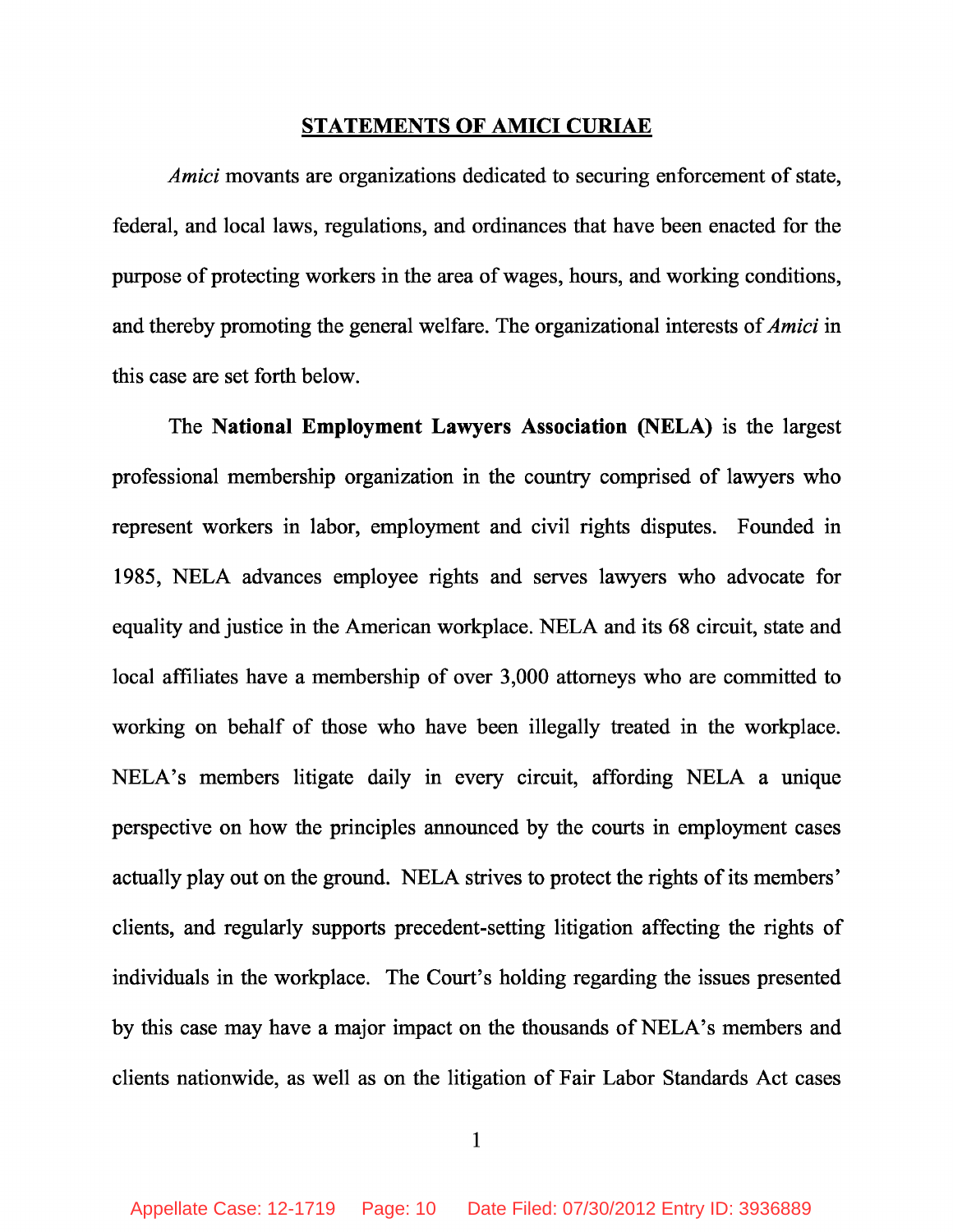generally. Given its members' extensive experience litigating these issues nationwide, NELA is uniquely positioned to provide the Court with a thorough and legally accurate treatment of the issues, which will be of benefit to the Court in deciding the merits of this appeal.

**The Employee Rights Advocacy Institute For Law & Policy (The Institute)** is a charitable non-profit organization whose mission is to advocate for employee rights by advancing equality and justice in the American workplace. The Institute achieves its mission through a multi-disciplinary approach combining innovative legal strategies, policy development, grassroots advocacy, and public education. In particular, The Institute has sought to eliminate mandatory predispute arbitration of employment claims through its public education work.

The **National Employment Law Project (NELP)** is a non-profit legal organization with 40 years of experience advocating for the employment and labor rights of low-wage workers. In partnership with community groups, unions, and state and federal public agencies, NELP seeks to ensure that all employees, and especially the most vulnerable ones, receive the basic workplace protections guaranteed in our nation's labor and employment laws. NELP has litigated and participated as *amicus* in numerous cases addressing the rights of workers under the Fair Labor Standards Act, as well as other federal workplace rights laws. Depriving workers of the ability to fully enforce their rights to be paid minimum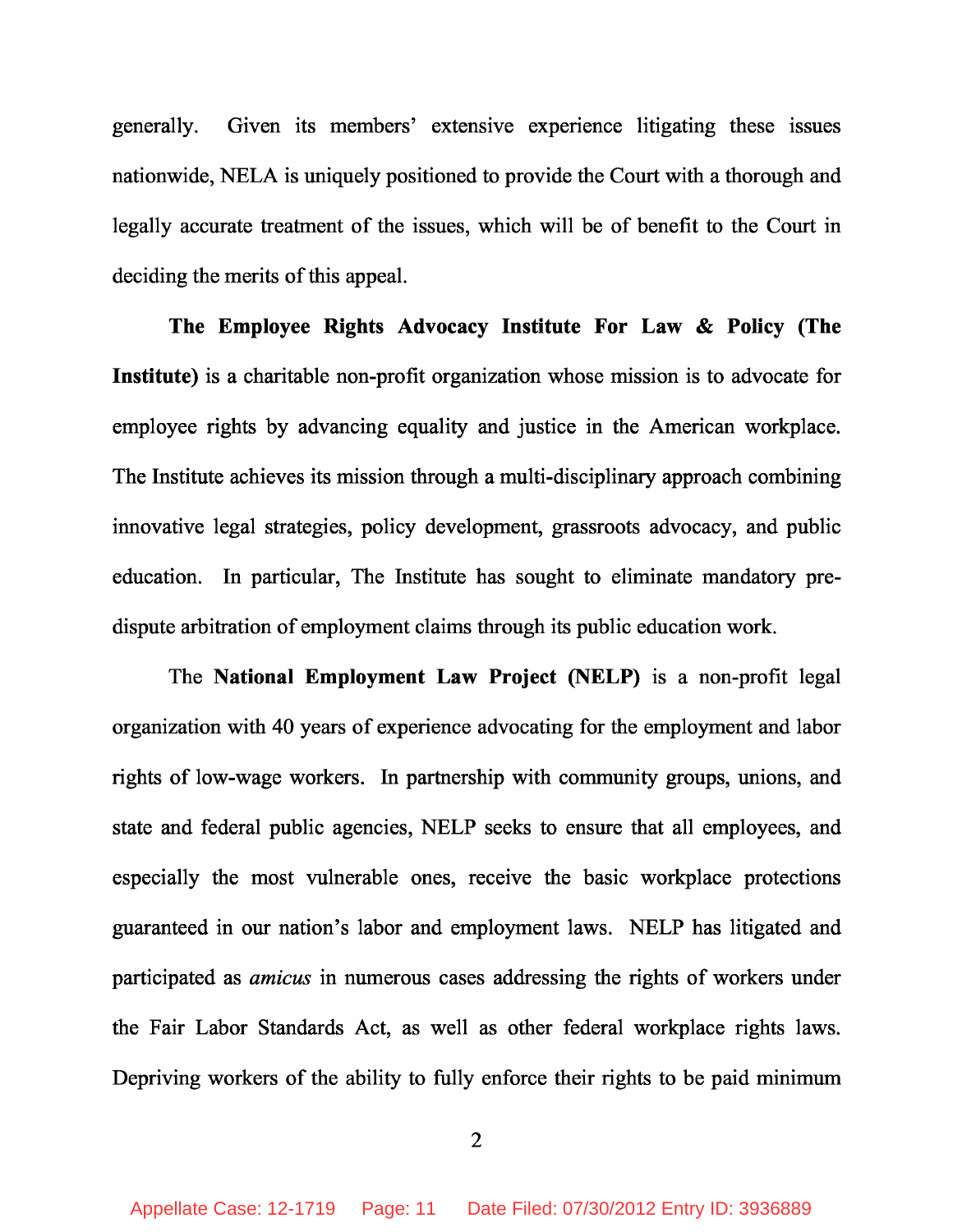wage and overtime pay by prohibiting collective action in any forum undermines the wage floor and the policies of the Fair Labor Standards Act, and rewards unfair competition by employers engaging in wage theft.

#### **SUMMARY OF ARGUMENT**

For decades, federal labor law has accorded a fundamental guarantee to workers: the right to engage in concerted action to improve their employment conditions. The right to concerted action is a substantive entitlement that cannot be abridged by contract. Limiting an employee's ability to engage in concerted activity by way of a class-action ban directly interferes with an employee's substantive rights and must be held unenforceable.

Refusing to enforce a contract because it infringes on a substantive right does not conflict with the Federal Arbitration Act ("FAA"). The FAA demonstrates only a congressional preference for an arbitral forum; it says nothing about the right to act collectively in such a forum. The National Labor Relations Act ("NLRA") and the Norris-LaGuardia Act, in contrast, specifically guarantee workers the right to concerted action and forbid employers from interfering with those rights. Accordingly, the substantive mandate of the NLRA and the Norris-LaGuardia Act must control over the FAA's preference for an arbitral forum where the forum selection clause extinguishes the right to concerted action.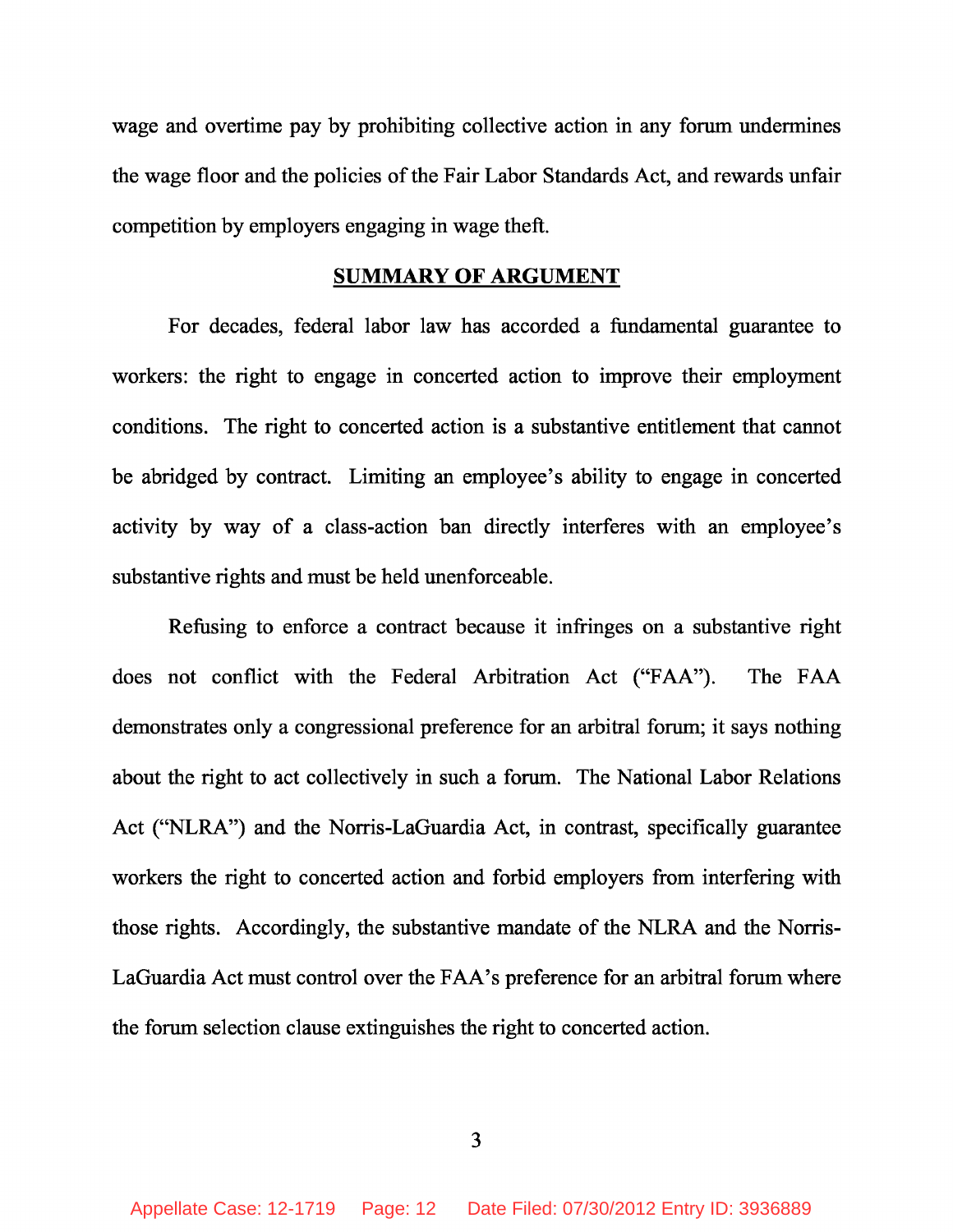In addition to the substantive right to act collectively provided by the NLRA and the Norris-LaGuardia Act, Congress enacted the Fair Labor Standards Act ("FLSA") to ensure all covered workers are paid minimum wage and overtime for hours worked over forty. Included within the FLSA is a collective action provision that is a central enforcement tool for wage and hour matters. A collective action ban cannot be enforced because it strips workers of a substantive right guaranteed by the FLSA.

The principal effect of an arbitration agreement requiring workers to forfeit their statutory right to bring claims collectively is not to provide an alternative forum to court; it is to suppress workers' ability to bring collective actions addressing wage and hour claims. It is well established that federal statutory rights cannot be eviscerated by an employer under the guise of a forum-selection clause because doing so would impermissibly elevate the preference for arbitration to a position superior to fundamental rights enjoyed by citizens. As such, the district court's order denying Defendant's motion to stay proceedings and compel arbitration should be affirmed.

#### **ARGUMENT**

## **I. PROHIBITIONS ON COLLECTIVE ACTIONS ARE UNENFORCEABLE AS CONTRARY TO FEDERAL LABOR LAW.**

Both the NLRA, 29 U.S.C. § 151 *et seq.* , and the Norris-LaGuardia Act, 29

U.S.C. § 101 *et seq.* , accord a common, fundamental guarantee to workers: the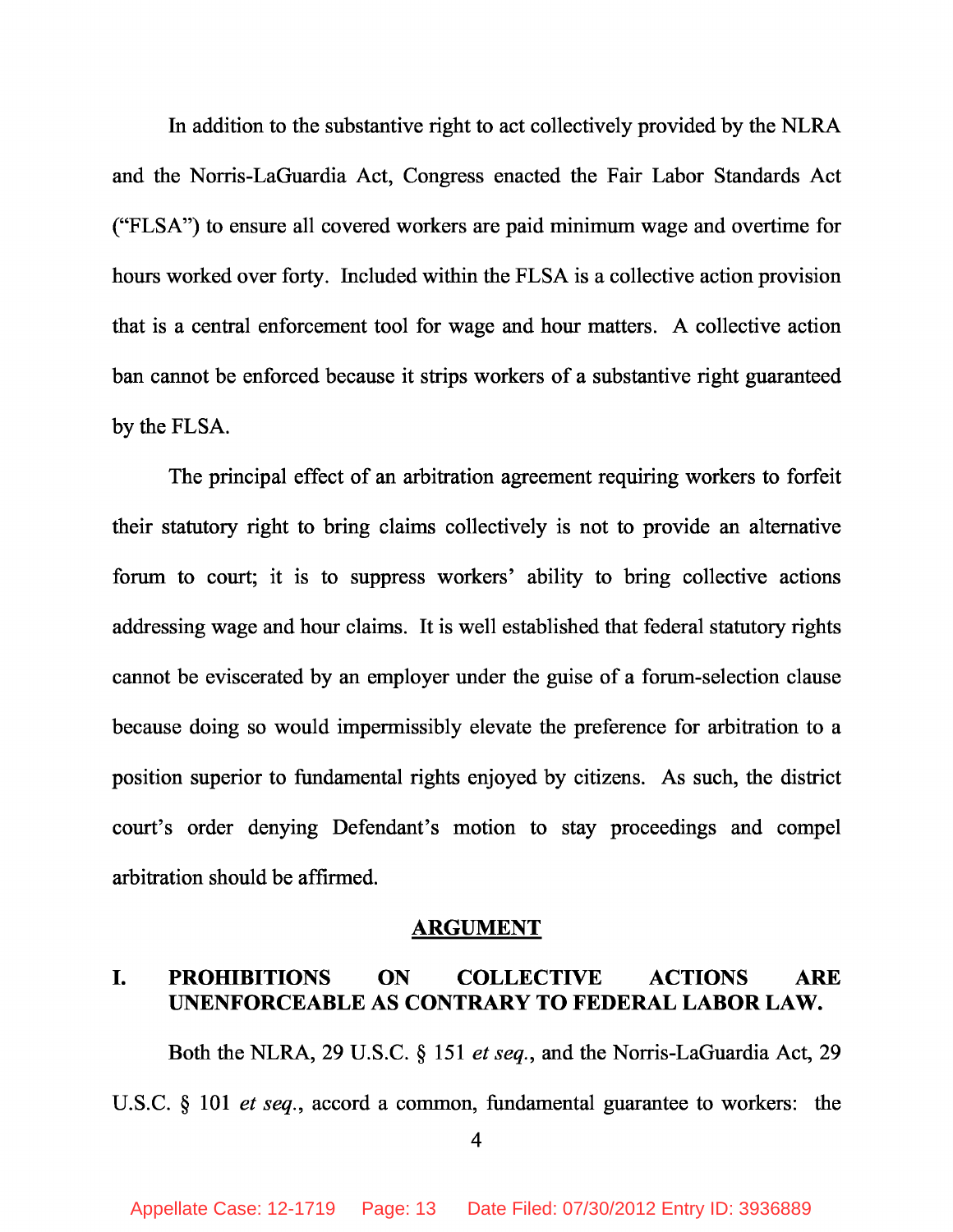right to engage in concerted action to improve their employment conditions. 29 U.S.C. § 157; 29 U.S.C. § 102. This workers' right to act collectively has long been recognized as broader than simply protecting the right to strike or sign a petition, and it specifically includes workers' efforts to collectively "seek to improve working conditions through resort to administrative *and judicial* forums." *Eastex, Inc. v. NLRB*, 437 U.S. 556, 566 (1978) (emphasis added); *accord Brady v. Nat'l Football League*, 644 F.3d 661, 673 (8th Cir. 2011) ("[A] lawsuit filed in good faith by a group of employees to achieve more favorable terms or conditions of employment *is* 'concerted activity' under § 7 of the National Labor Relations Act [29 U.S.C. § 157].").

The right to concerted action—through administrative process, court action, or some other means—is a substantive entitlement that cannot be abridged by contract. Nonetheless, employers attempt to circumvent workers' statutory protections by way of arbitration agreements such as the one in this case, which includes a putative ban on class, collective, or group actions. As the National Labor Relations Board ("NLRB" or "the Board") recently held, courts cannot give effect to such prohibitions, for doing so would conflict directly with "the foundation on which the [NLRA] and Federal labor policy rest": the right to engage in concerted activity, including "collective *legal* action." *In re D.R. Horton*, 357 NLRB No. 184, 2012 WL 36274, at \*12 (Jan. 3, 2012). In contrast,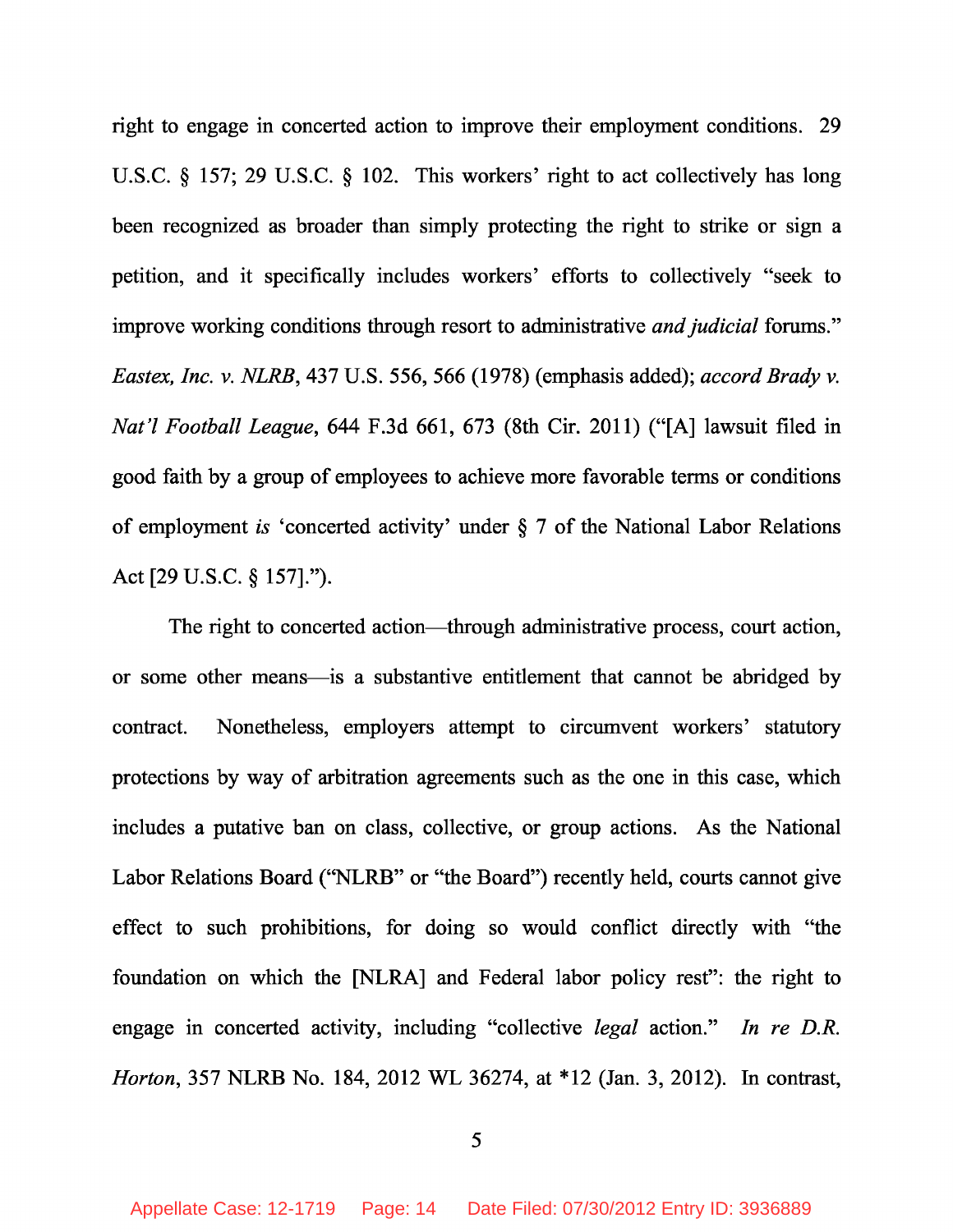excising a ban on concerted activity from an arbitration agreement does no violence to the FAA's preference for the arbitral forum. On the contrary, it places the arbitration agreement on the same ground as any other contract—enforceable except to the extent it would impede upon a party's substantive rights. *Mitsubishi Motors Corp. v. Soler Chrysler-Plymouth, Inc.* , 473 U.S. 614, 627-28 (1985).

#### **A. Bristol Care, Inc.'s Collective Action Ban Violates Workers' Right to Engage in Concerted Activity.**

Section 7 of the NLRA guarantees workers "the right to . . . engage in . . . concerted activities for the purpose of . . . mutual aid or protection." 29 U.S.C. § 157. This right includes efforts "to improve terms and conditions of employment or otherwise improve their lot as employees through channels outside the immediate employee-employer relationship." *Eastex, Inc.* , 437 U.S. at 565. An employee need not provoke a strike, sign a petition, or internally allege some unfair labor practice to engage in concerted activity—it has long been recognized (and recently reaffirmed by this Court) that "a lawsuit filed in good faith by a group of employees to achieve more favorable terms or conditions of employment *is* 'concerted activity' under § 7 of the National Labor Relations Act." *Brady*, 644 F.3d at 673; *accord Eastex*, 437 U.S. at 566. And it is axiomatic that employee action aimed at seeking their employer's compliance with the FLSA is an effort to improve the conditions of employment.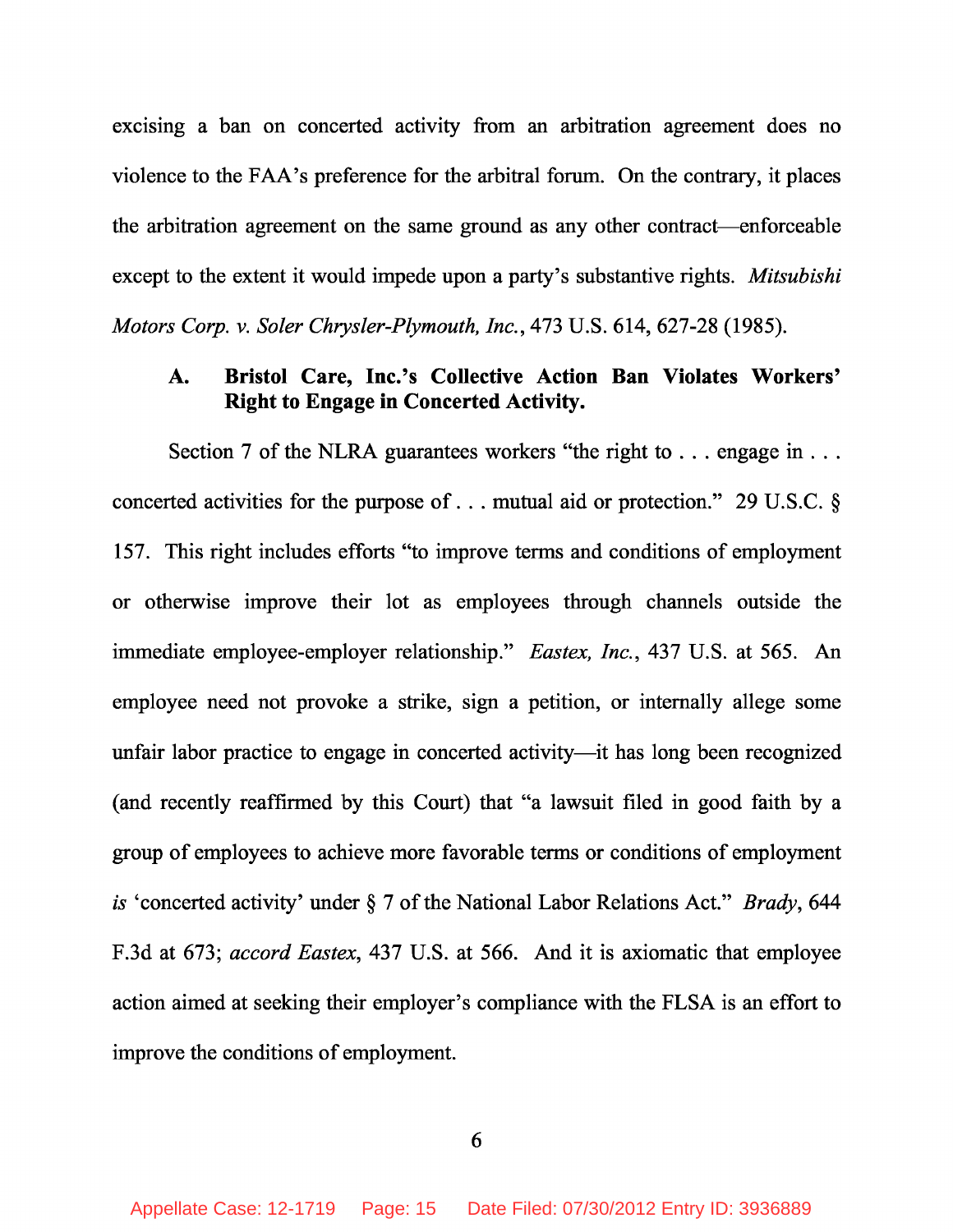In *D.R. Horton*, the NLRB considered whether the same conduct as this case—an employer's use of a class action ban in an arbitration agreement to prevent an FLSA collective action—was consistent with the right of workers to engage in concerted action. The Board first explained that an FLSA claim, filed by a single plaintiff as a collective action on behalf of similarly-situated workers, constitutes "concerted activity" within the meaning of Section 7:

[T]he Board has long held that concerted activity includes conduct by a single employee if he or she "seek[s] to initiate or to induce or to prepare for group action." Clearly, an individual who files a class or collective action regarding wages, hours or working conditions, whether in court or before an arbitrator, seeks to initiate or induce group action and is engaged in conduct protected by Section 7.

*D.R. Horton*, 2012 WL 36274, at \*4 (citations omitted). According to the Board, "[t]hese forms of collective efforts to redress workplace wrongs or improve workplace conditions are at the core of what Congress intended to protect by adopting the broad language of Section 7. *Such conduct is not peripheral but central to the Act's purpose.*" *Id.* (emphasis added). The NLRB further clarified its conclusion by analogy to other rights clearly protected by the NLRA: "After all, if the Respondent's employees struck in order to induce the Respondent to comply with the FLSA, that form of concerted activity would clearly have been protected." *Id.*

After confirming that Section 7's concerted-action right provided workers the freedom to litigate collectively, the NLRB next turned to whether an attempt to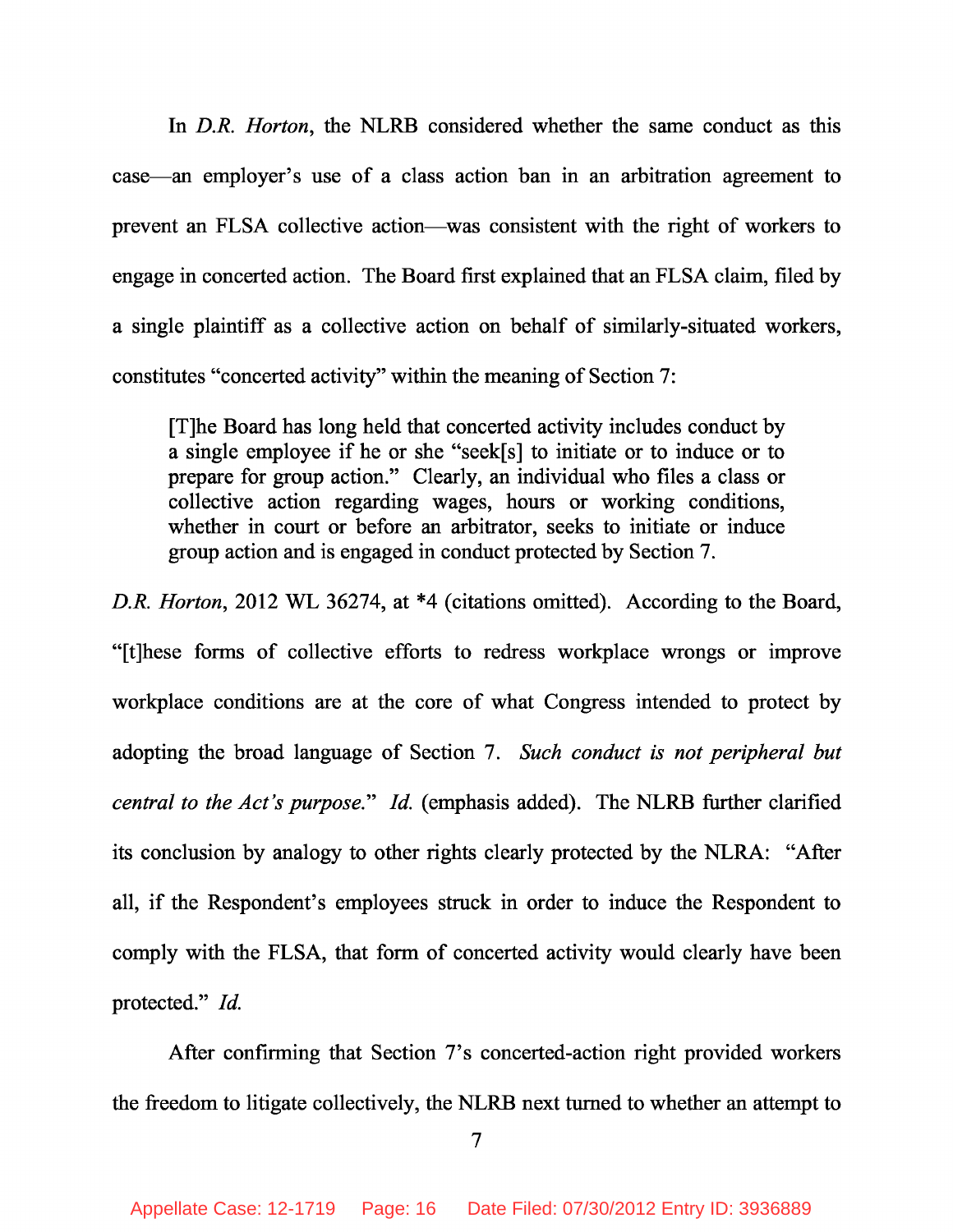restrict that collective-action right constitutes an unfair labor practice under Section 8(a) of the NLRA. That inquiry begins with a comparison of the questionable workplace practice to the language of Section 7 itself, to determine first "whether the [workplace] rule explicitly restricts activities protected by Section 7." *D.R. Horton*, 2012 WL 36274, at \*5. If it does, that ends the matter, as the employment practice is an unlawful attempt "'to interfere with, restrain, or coerce employees in the exercise of the rights guaranteed in' Section 7." *D.R. Horton*, 2012 WL 36274, at \*5 (quoting 29 U.S.C. § 158(a)(1)).

The NLRB concluded that on its face, the employer conduct in *D.R. Horton* violated Section 8(a)(1)'s guarantees of freedom from interference with Section 7's collective-action rights:

Just as the substantive right to engage in concerted activity aimed at improving wages, hours, or working conditions through litigation or arbitration lies at the core of the rights protected by Section 7, the prohibition of individual agreements imposed on employees as a means of requiring that they waive their right to engage in protected, concerted activity lies at the core of the prohibitions contained in Section 8.

*D.R. Horton*, 2012 WL 36274, at \*7. For guidance, the Board consulted the Norris-LaGuardia Act, as that Act represented the origins of modern federal labor policy. *Id.* Section 2 of the Act indicates that it is setting forth a declaration of the public policy of the United States on labor matters, and contains identical prohibitions on attempts to limit workers' rights to engage in concerted activity.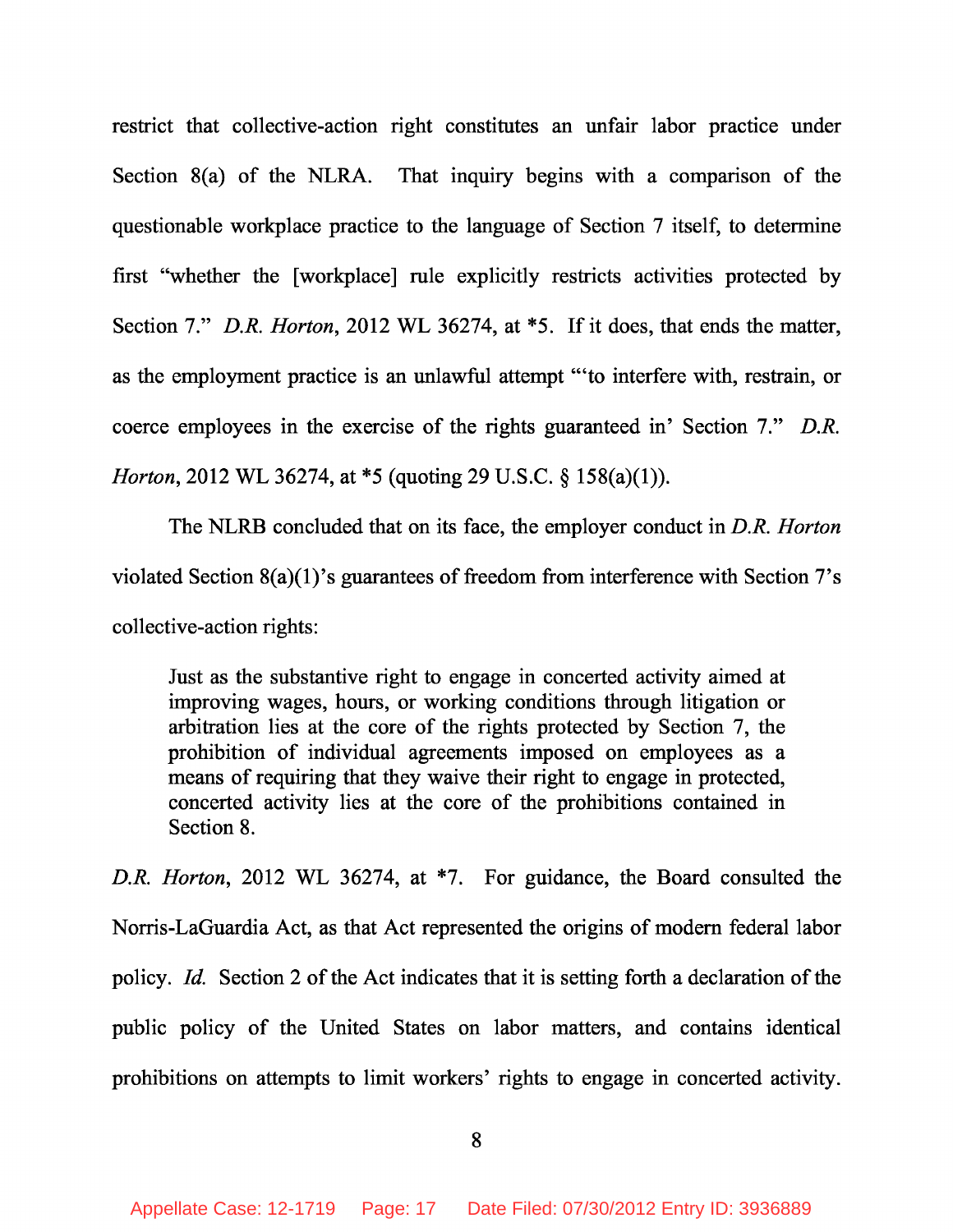*Id.*; *see also* 29 U.S.C. §§ 102 (Norris LaGuardia Act public policy declaration), 113(c) (defining "labor dispute" to include "any controversy concerning terms or conditions of employment"). If the NLRA left any ambiguity regarding whether employers could legally prohibit concerted activity through collective-action bans, the Norris-LaGuardia Act resolved the matter: federal labor policy expressly forbids employers from interfering with workers' collective action rights, whether through striking, arbitration, or court. *D.R. Horton*, 2012 WL 36274, at \*7-\*8.

The circumstances of *D.R. Horton* are indistinguishable from the instant case. Both matters involve an employee's attempt to pursue a collective action for alleged violations of the FLSA, and a company's attempt to ban the right to concerted action by way of a class action ban contained in an arbitration agreement. *Compare D.R. Horton* , 2012 WL 36274, at \*1 *with Owen v. Bristol Care, Inc.* , No. 2:11-cv-04258-FJG, R. Doc. 21, at 1-2 (W.D. Mo. Feb. 28, 2012). That decision is entitled to "the greatest deference," since it expresses the NLRB's views on the interpretation of the NLRA. *ABF Freight Sys., Inc. v. NLRB*, 510 U.S. 317, 324 (1994). Applied here, *D.R. Horton* demonstrates that Chief Judge Gaitan correctly concluded that Bristol Care, Inc.'s collective action ban is unenforceable.

If anything, the prohibition on collective actions contained in Bristol Care, Inc.'s arbitration agreement is more offensive to the NLRA and the Norris-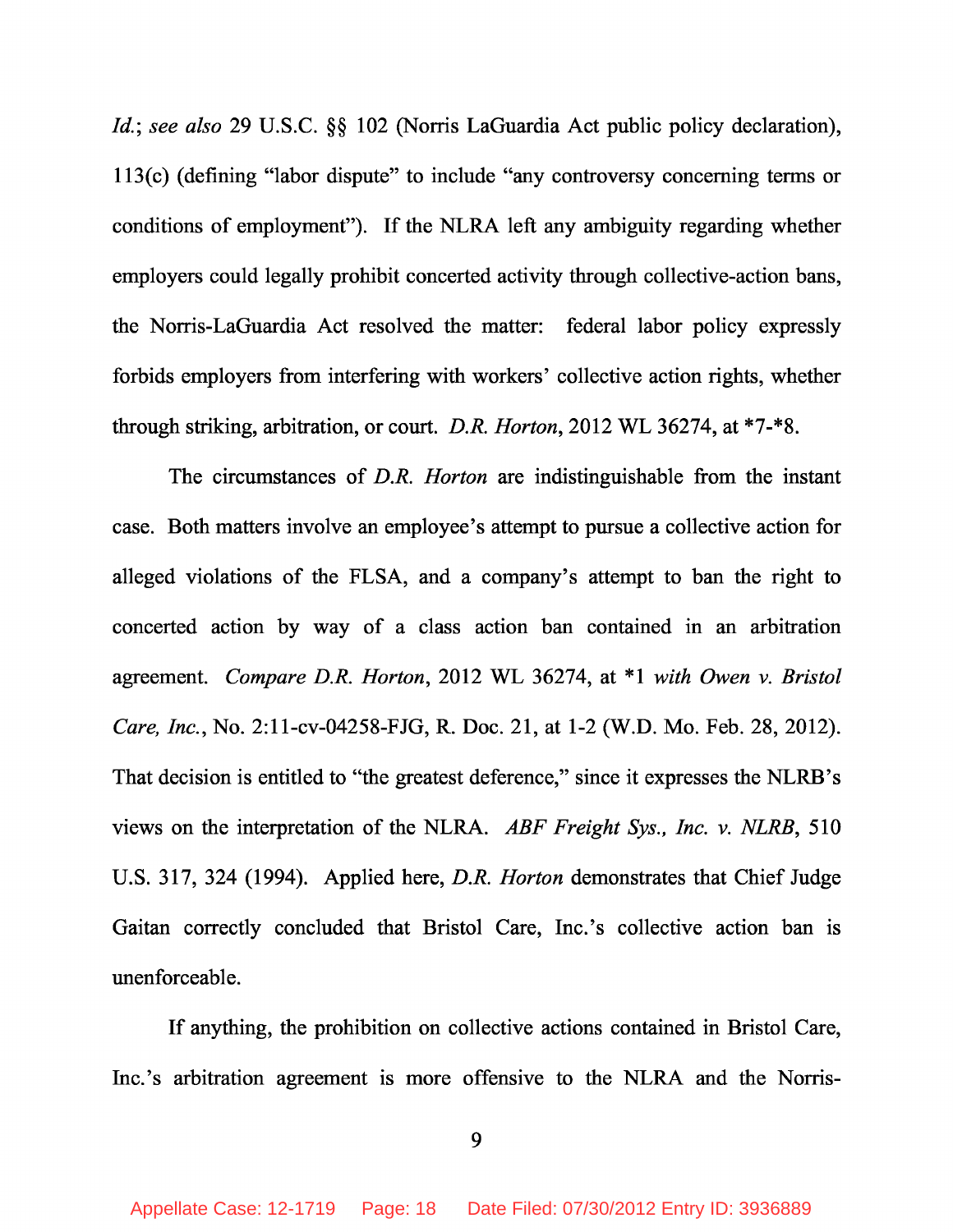LaGuardia Act than the one presented to the Board in *D.R. Horton*. Both agreements purport to require workers to pursue workplace grievances individually, rather than through concerted action. Bristol Care, Inc.'s agreement goes further, however. By its terms, if a Bristol Care, Inc. employee attempts to prosecute an arbitral claim through a court action, the arbitrator is specifically empowered "to assess reasonable costs and expenses, including an award of reasonable attorney's fees," against the party who opposed arbitration. *Owen v. Bristol Care, Inc.* , No. 2:11-cv-4258-FJG, R. Doc. 6-1 at 12 (W.D. Mo. Nov. 7, 2011). But the Supreme Court has counseled that generally, the appropriate manner for a worker to challenge an arbitration-based ban on concerted activity such as Bristol's *is* through a court action. *Stolt-Nielsen S.A. v. AnimalFeeds Int'l Corp.*, 130 S. Ct. 1758 (2010). In *Stolt-Nielsen*, the Supreme Court held "a party may not be compelled under the [Federal Arbitration Act] to submit to class arbitration unless there is a contractual basis for concluding that the party *agreed* to do so." 130 S. Ct. at 1775.

Bristol Care, Inc.'s arbitration agreement specifically bans class arbitrations. *Owen v. Bristol Care, Inc.* , No. 2:11-cv-4258-FJG, R. Doc. 6-1 at 11 (W.D. Mo. Nov. 7, 2011) ("The parties to this Agreement are prohibited from arbitrating claims subject to this Agreement as, or on behalf of, a class."). Thus, the way for workers to redress Bristol Care, Inc.'s FLSA violations is *not* through class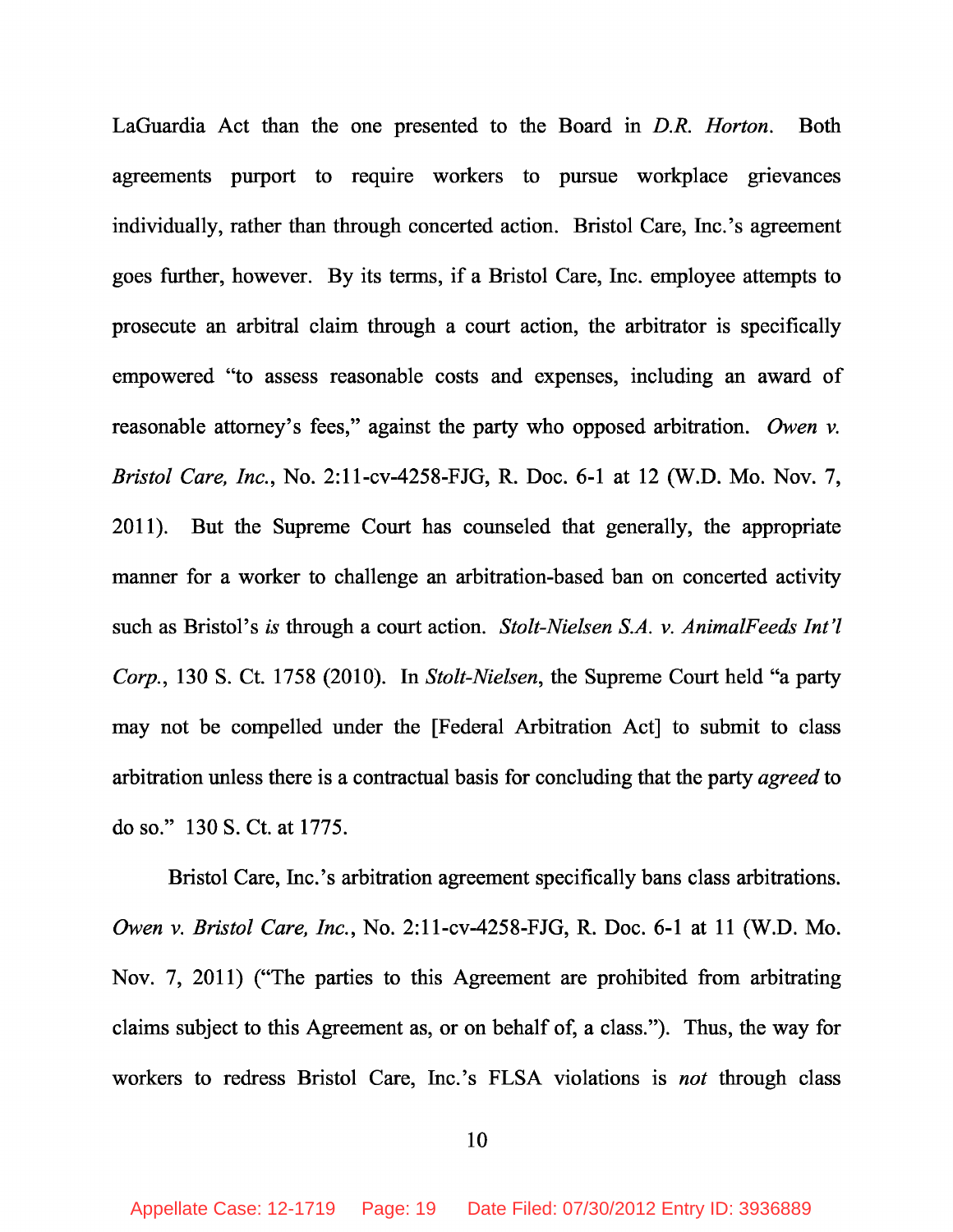arbitration, but rather through a collective court action. Yet Bristol Care, Inc.'s arbitration agreement would shift Bristol Care, Inc.'s costs and attorney's fees to the worker if she unsuccessfully pursues such collective court action. If the ban on collective actions in *D.R. Horton* ran afoul of Section 8(a) because it interfered with workers' rights to engage in concerted activity, Bristol Care, Inc.'s agreement is doubly nefarious: it interferes with the right to act collectively, and foreshadows punitive sanctions against a worker who unsuccessfully challenges the agreement.

## **B. Contract Provisions That Violate Workers' Statutory Rights Are Unenforceable.**

Generally, conduct that is subject to NLRA Sections 7 and 8 is within the province of the Board, and courts "must defer to the [Board's] exclusive competence" to resolve such matters. *Kaiser Steel Corp. v. Mullins*, 455 U.S. 72, 83 (1982) (citations and internal quotation marks omitted). "It is also well established, however, that a federal court has a duty to determine whether a contract violates federal law before enforcing it." *Id.* Thus, where, as here, an employer's collective action prohibition violates the NLRA, a court may not enforce the ban. *Id.* at 86. The NLRB is authorized to take parallel action, or even more robust enforcement action than simply invalidating the contract, but that does not divest a court of the authority to determine the contract's validity. "Were the rule otherwise, parties could be compelled to comply with contract clauses, the lawfulness of which would be insulated from review by any court." *Id.*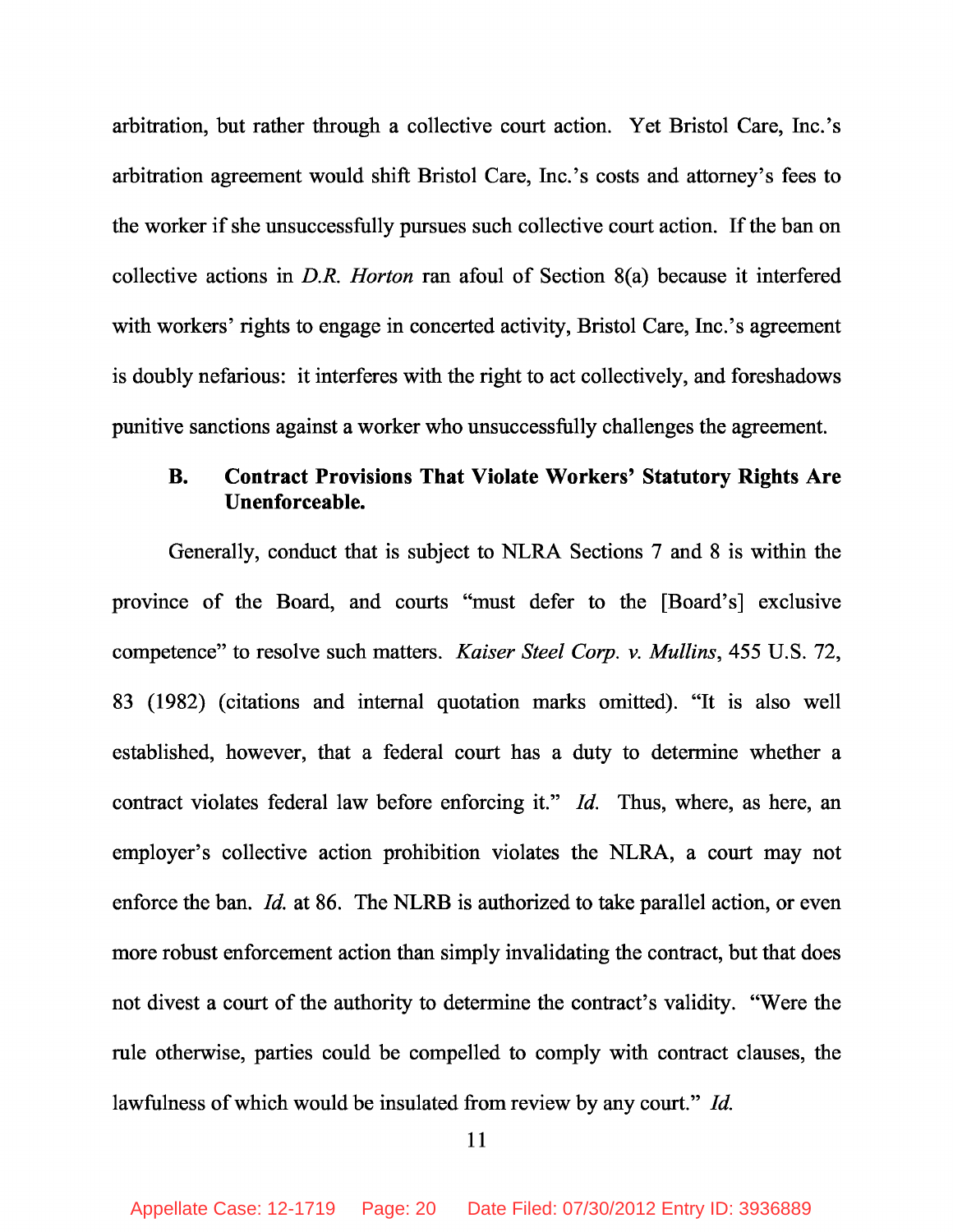Another federal court has recently given effect to the NLRB's decision in *D.R. Horton* by finding a collective action prohibition in an FLSA action unenforceable. *Herrington v. Waterstone Mortgage Corp.* , 2012 WL 1242318 (W.D. Wis. Mar. 16, 2012). The *Herrington* court explained that under *Kaiser Steel*, courts cannot enforce contracts that violate the NLRA. *Id.*, 2012 WL 1242318, at \*3. Indeed, there would be a peculiar incongruence in the law if the NLRB found a contractual attempt to ban collective actions to be an unfair labor practice, yet a court nonetheless enforced the contract. Rather, as *Herrington* correctly held, courts must give the Board's decision in *D.R. Horton* effect so long as it represents a "reasonably defensible" interpretation of the NLRA. *Herrington*, 2012 WL 1242318, at \*6 (quoting *Sure-Tan, Inc. v. NLRB*, 467 U.S. 883, 891 (1984)); *accord 14 Penn Plaza, LLC v. Pyett*, 556 U.S. 247, 257-58 (2009) (recognizing "the NLRA's broad sweep" in federal labor-relations law).

### **C. The Board's Holding in** *D.R. Horton* **Does Not Conflict With The Federal Arbitration Act.**

*D.R. Horton* recognized that the FAA cannot serve to insulate an employer from compliance with federal labor law. Bristol Care, Inc. argues that *D.R. Horton* conflicts with both *AT&T Mobility LLC v. Concepcion*, 131 S. Ct. 1740 (2011) and *CompuCredit Corp. v. Greenwood*, 132 S. Ct. 665 (2012), recent decisions interpreting the FAA. *Concepcion*, which refused to strike down a class action ban in a consumer contract, did so based on the FAA's preemptive effect on state law.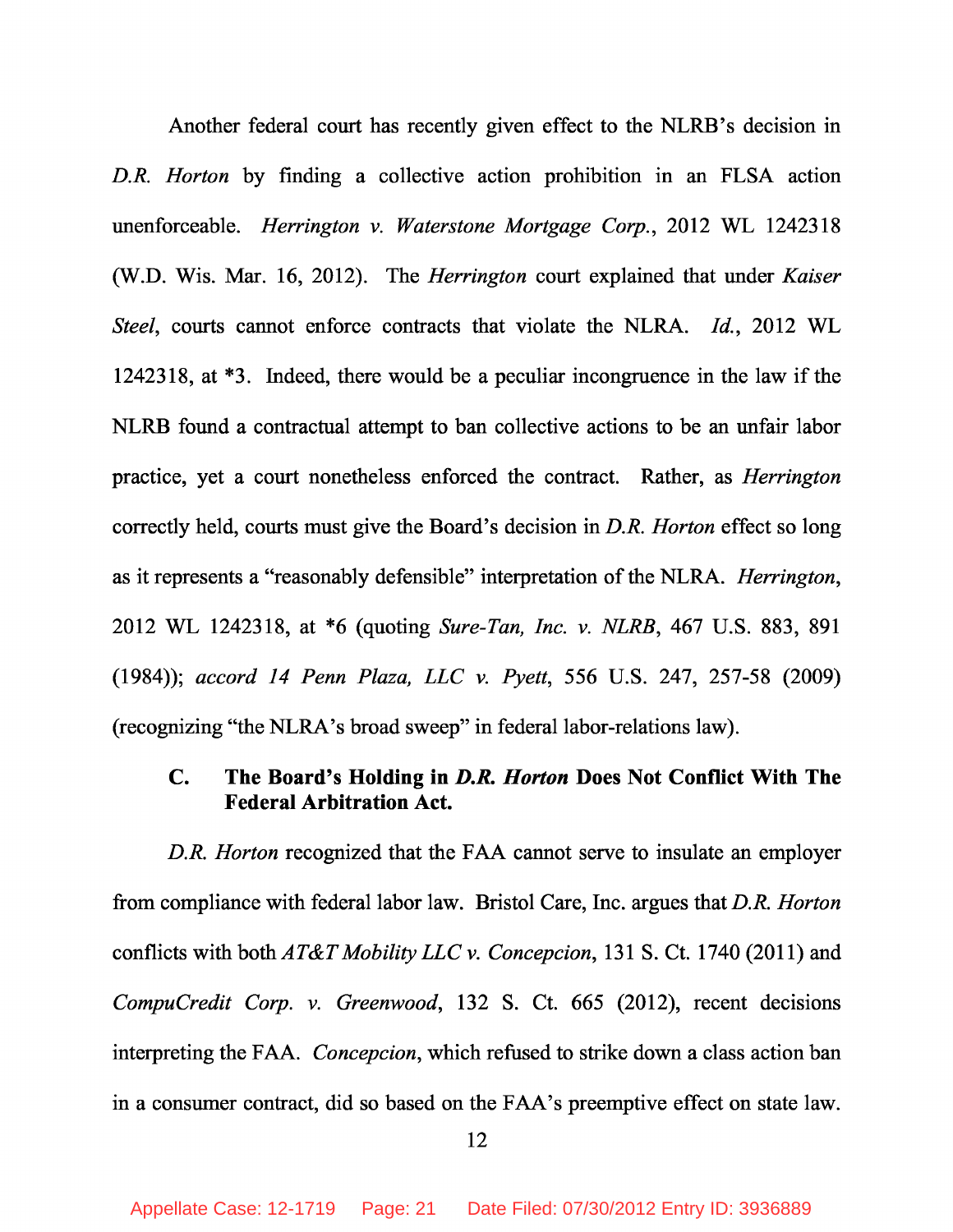131 S. Ct. at 1747, 1753. But *D.R. Horton* involved the interplay of *federal* statutes—the FAA, the NLRA, and the FLSA—statutes for which the FAA has no preemptive effect.

When the FAA appears in tension with another federal statute, courts must first analyze whether any actual conflict exists. "[W]hen two federal statutes 'are capable of co-existence,' both should be given effect 'absent a clearly expressed congressional intention to the contrary.'" *D.R. Horton*, 2012 WL 36274, at \*10 (quoting *Morton v. Mancari*, 417 U.S. 535, 551 (1974)). As the Supreme Court has recognized, the FAA was enacted "to reverse the longstanding judicial hostility to arbitration agreement that had existed at English common law and had been adopted by American courts, and to place arbitration agreements upon the same footing as other contracts." *Gilmer v. Interstate/Johnson Lane Corp.* , 500 U.S. 20, 24 (1991). By invalidating the collective action ban in *D.R. Horton*, the Board did not "treat[] arbitration agreements less favorably than other private contracts." 2012 WL 36274, at \*11. The fact that the collective action prohibition was contained in an arbitration agreement was immaterial to the violation—it would violate the NLRA (and the Norris-LaGuardia Act) even if the ban were contained in an agreement that said nothing about arbitration. Certainly, if an employer insisted on arbitrating all disputes and in the process prohibited workers from striking, the NLRA's concerted action guarantee is violated. A ban on collective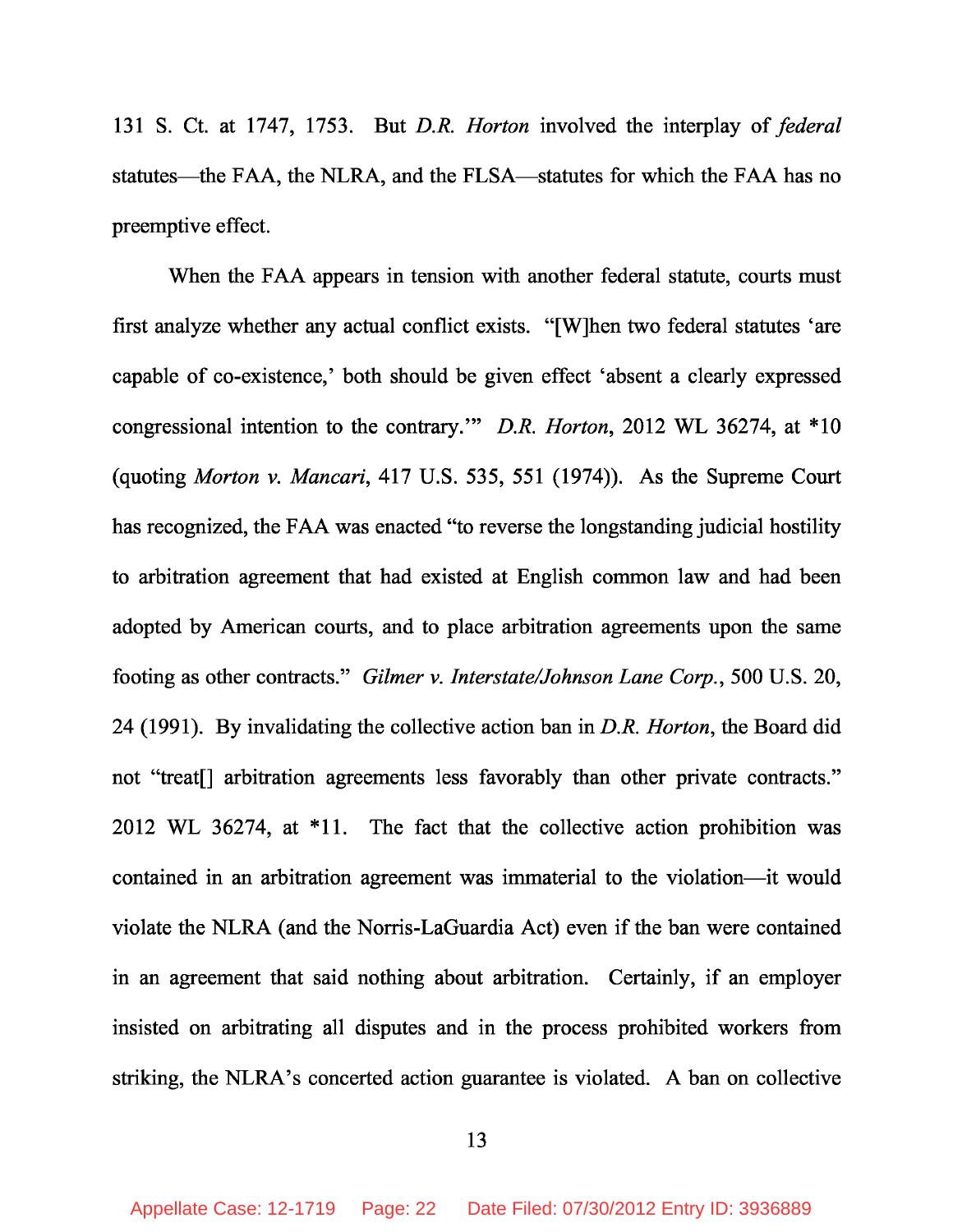actions presents no substantive distinction. The Board's holding did "not rest on 'defenses that apply only to arbitration or that derive their meaning from the fact that an agreement to arbitrate is at issue." *Id.* (quoting *Concepcion*, 131 S. Ct. at 1746). Rather, the Board merely refused to allow an employer to use an arbitration clause to subvert federal labor law.

The Board's analysis is fully consistent with *CompuCredit*, in which the Supreme Court considered whether the federal Credit Repair Organizations Act ("CROA"), 15 U.S.C. § 1679 *et seq*., precluded enforcement of an arbitration agreement that was otherwise consistent with the FAA. *CompuCredit*, 132 S. Ct. at 668. The Court observed that federal policy favoring arbitration should be given effect for federal statutory claims, absent a contrary indication that the statutory right ought not be subject to arbitration. *Id.* at 669. *CompuCredit* quoted *Shearson/American Express Inc. v. McMahon*, 482 U.S. 220, 226 (1987) for the proposition that the FAA should govern absent "contrary congressional command." 132 S. Ct. at 669. *McMahon* is not so limited; it recognizes that if Congress intended to preclude waiver of a judicial forum for a particular federal statute, it *may* be apparent by virtue of an explicit statement in the statute itself, but it may also be deducible from the statute's legislative history, or where there is "an inherent conflict between arbitration and the statute's underlying purposes." 482 U.S. at 227. In any event, this oversight was inconsequential to the result in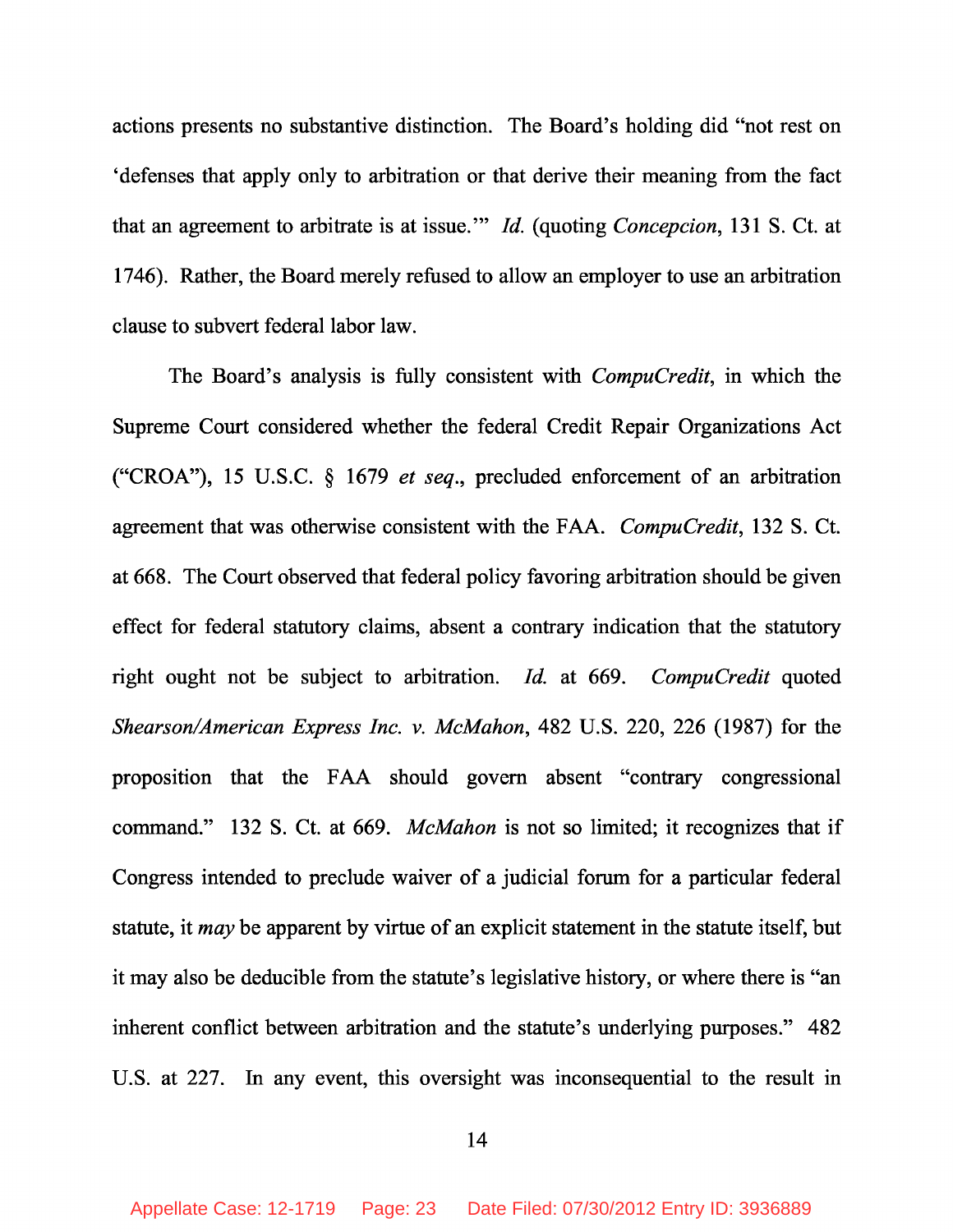*CompuCredit*: the CROA only had a requirement that credit repair organizations disclose to consumers that they had a "right to sue" if the organization violated the CROA, and a liability provision setting out available remedies. 132 S. Ct. at 669- 70. The Supreme Court concluded that (1) the disclosure requirement was intended to convey to consumers that they could seek redress for CROA violations through some forum, and (2) the civil liability provision simply set out the remedies available to an aggrieved consumer; neither provision indicated that a consumer was entitled to *judicial* enforcement of the Act. *Id.* at 669-71. In other words, arbitrating a CROA claim would not result in a party forgoing "the substantive rights afforded by the statute; it only submits to their resolution in an arbitral, rather than judicial, forum." *Mitsubishi Motors Corp. v. Soler Chrysler-Plymouth, Inc.* , 473 U.S. 614, 628 (1985).

Unlike the CROA, which set out proscriptions on the conduct of credit repair organizations, the NLRA and the Norris-LaGuardia Act *specifically* guarantee workers the right to concerted action, and forbid employers from interfering with those rights. 29 U.S.C. §§ 102, 157, 158; *see also Herrington*, 2012 WL 1242318, at \*4-\*6; *accord D.R. Horton*, 2012 WL 36274, at \*4 ("[C]ollective efforts to redress workplace wrongs or improve workplace conditions are at the core of what Congress intended to protect by adopting the broad language of Section 7. Such conduct is not peripheral but central to the Act's purpose*.* "). In contrast, the FAA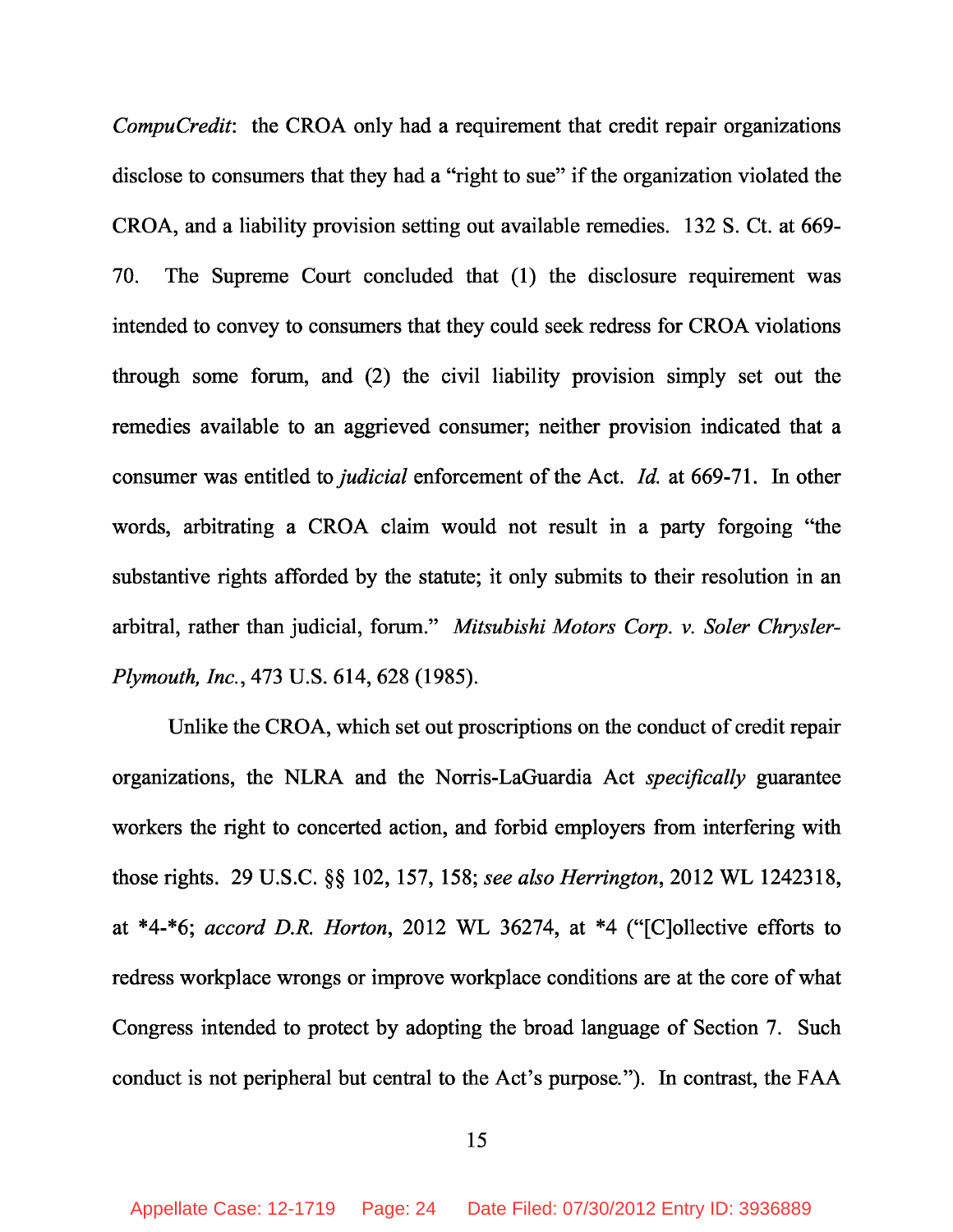demonstrates only a congressional preference for an arbitral *forum*; it says nothing about the right to act collectively (or not) in such a forum. As the Court held in *CompuCredit*, the substantive mandate of the NLRA and the Norris-LaGuardia Act must control over the FAA's preference for an arbitral forum, where the forum selection clause in fact extinguishes the substantive right to concerted action.<sup>1</sup> 132 S. Ct. at 668-69. While Bristol Care, Inc. complains that applying *D.R. Horton* here portends "that arbitration agreements could not be enforced according to their terms," (Appellant's Br. at 31), in actuality it means that the agreement will be enforced *to the extent it is legal*, placing the agreement "on an equal footing with other contracts." *Concepcion*, 131 S. Ct. at 1745. <sup>2</sup>

## **II. FLSA COLLECTIVE ACTIONS ARE A CRITICAL VEHICLE FOR VINDICATING WORKERS' SUBSTANTIVE RIGHTS TO FAIR LABOR CONDITIONS.**

### **A. The Goal of the FLSA is to Eliminate Substandard Working Conditions.**

In enacting the FLSA, Congress declared its purpose is "to correct and as

rapidly as practicable to eliminate" substandard labor conditions which did not

 $<sup>1</sup>$  As a forum selection statute, the FAA's arbitral preference cannot be given effect</sup> where doing so would tread on a party's substantive statutory rights. *Gilmer*, 500 U.S. at 26.

 $2$  As the NLRB explained, even if there were a conflict between the FAA and federal labor law as set forth in the NLRA and the Norris-LaGuardia Act, the FAA would have to yield because its enactment predated both federal labor laws. *D.R. Horton*, 2012 WL 36274, at \* 16 & n.26. Indeed, the Norris-LaGuardia Act specifically repealed all prior acts that conflict with it, including the FAA. *Id.* at \*16.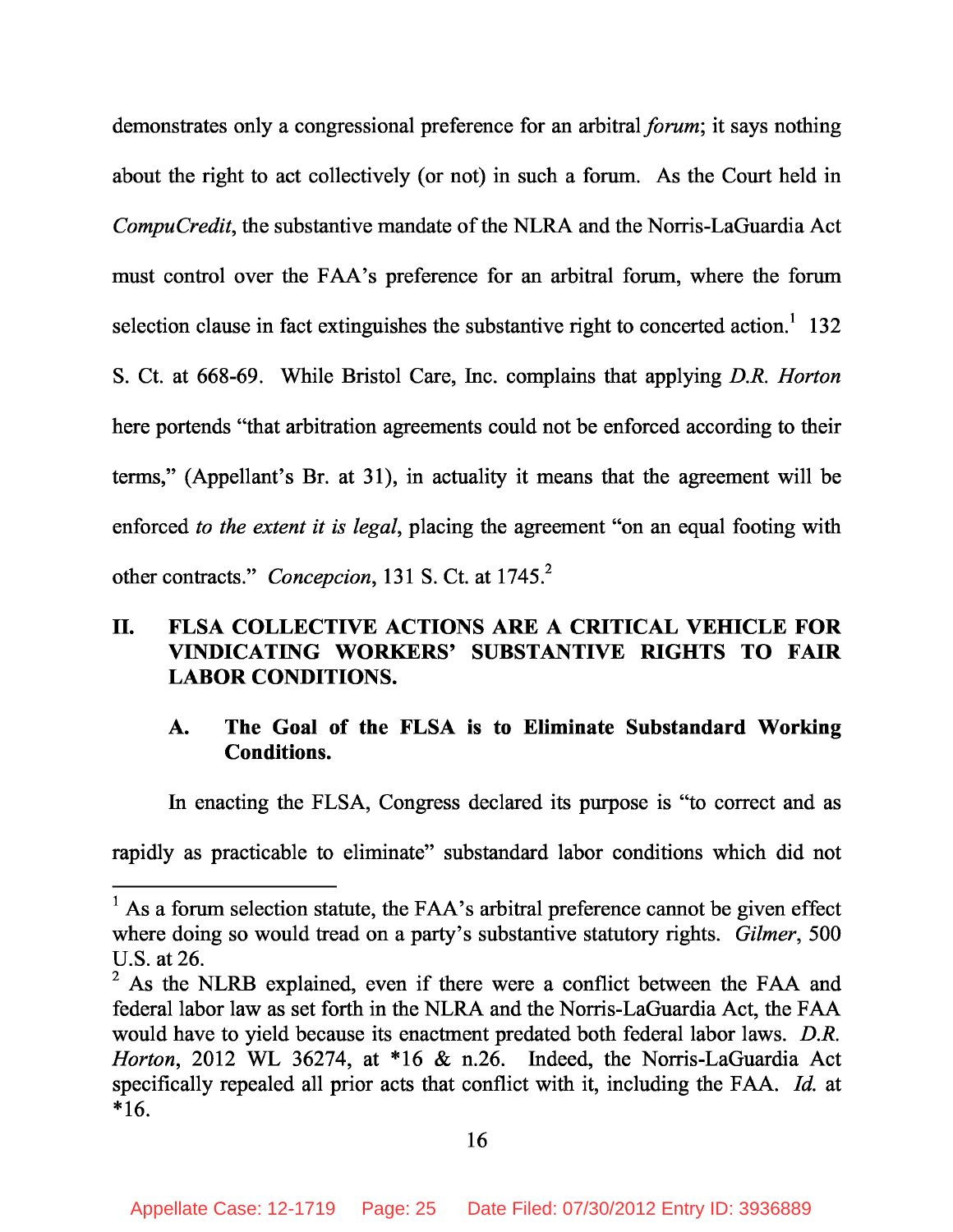permit workers to maintain a "minimum standard of living necessary for health, efficiency, and general well-being." 29 U.S.C. § 202. To achieve this goal, the FLSA established a comprehensive remedial scheme designed to ensure all covered workers are paid minimum wage and overtime for hours over forty per week. *Barrentine v. Arkansas-Best Freight Sys., Inc.* , 450 U.S. 728, 739 (1981) ("The principal congressional purpose in enacting the [FLSA] was to protect all covered workers from substandard wages and oppressive working hours. . . . [and to ensure that employees] would be protected from the 'evil of overwork as well as underpay.'") (citations omitted); *Brooklyn Sav. Bank v. O'Neil*, 324 U.S. 697, 710 (1945) (noting "the Congressional policy of uniformity in the application of the provisions of the [FLSA] to all employers subject thereto"). This included an overtime provision whose purpose was "to compensate those who labored in excess of the statutory maximum number of hours for the wear and tear of extra work and to spread employment through inducing employers to shorten hours because of the pressure of extra cost." *Bay Ridge Operating Co., Inc. v. Aaron* , 334 U.S. 446, 460 (1948).

Incident to protecting workers from substandard labor conditions, the FLSA also ensures that employers will not engage in "unfair method[s] of competition" through a race to the bottom—by compensating employees less and less for their work. 29 U.S.C. § 202(a)(3); *accord Tony & Susan Alamo Found. v. Sec'y of*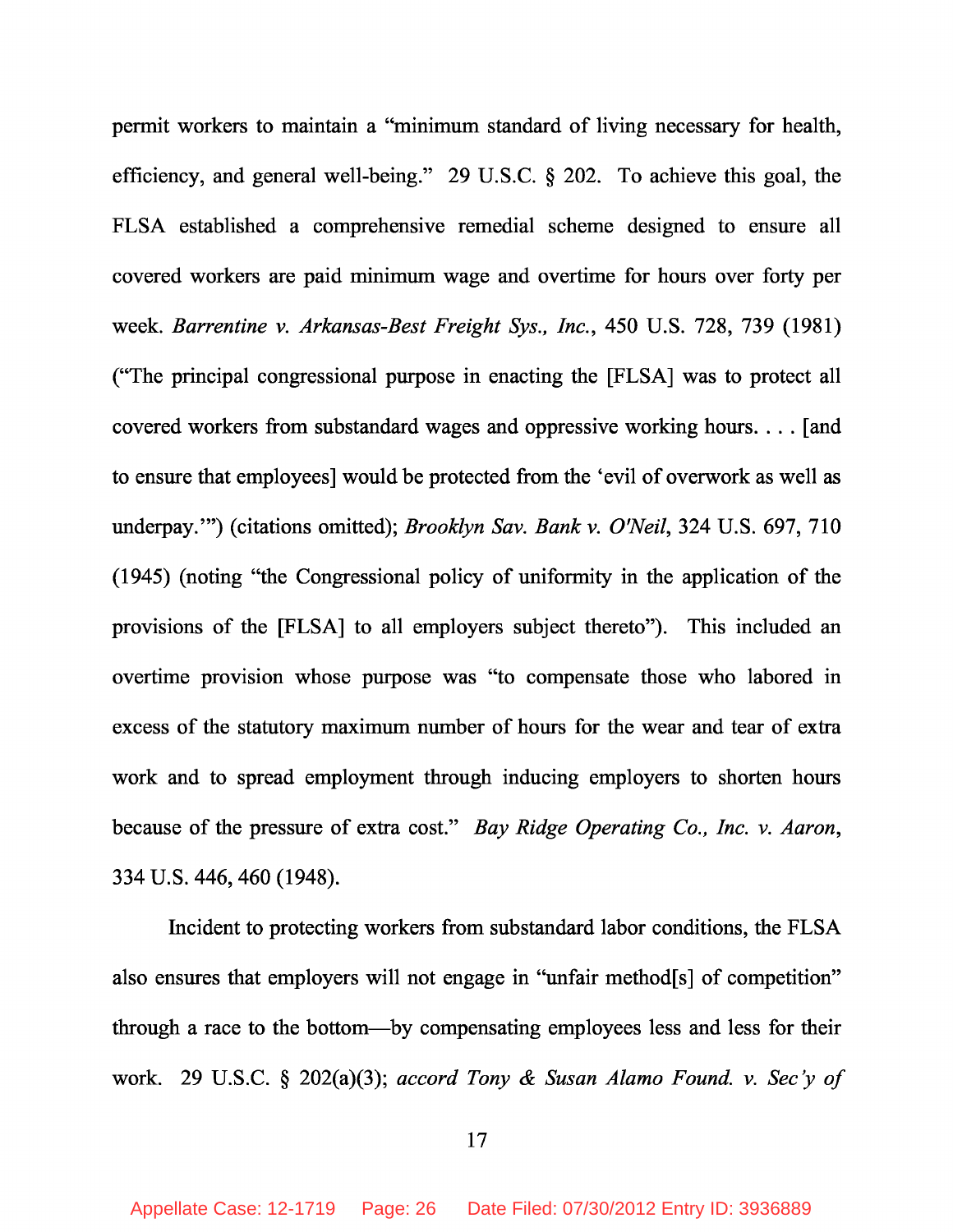*Labor*, 471 U.S. 290, 302 (1985) (recognizing that allowing employees to opt out of FLSA protections would result in an impermissible downward pressure on wages across the market).

## **B. Private Enforcement of the FLSA through Collective Actions is Vital to the Act's Goals.**

Congress provided for both public and private enforcement of the FLSA's minimum wage and overtime premium pay provisions, as well as allowing for enforcement actions brought by the Secretary of Labor (29 U.S.C. § 216 (c)); the right of workers to bring their own private actions; the right to proceed collectively to enforce the statute; the right to liquidated damages; and the right to shift fees and costs onto the employer. 29 U.S.C. § 216 (b) ("Section 16(b)"). The collective action provision is integral to FLSA's comprehensive remedial scheme and a statutory right in and of itself. *See Raniere v. Citigroup, Inc.* , 827 F. Supp. 2d 294, 311 (S.D.N.Y. 2011) ("Unlike employment-discrimination class suits under Title VII or the Americans with Disabilities Act that are governed by Rule 23, Congress created a unique form of collective actions for minimum-wage and overtime pay claims brought under the FLSA."). The Supreme Court has emphasized that, by "expressly authorizes in employees to bring collective ... actions . . . Congress has stated its policy that [Section 16(b)] plaintiffs should have the opportunity to proceed collectively." *Hoffmann-La Roche, Inc. v. Sperling*, 493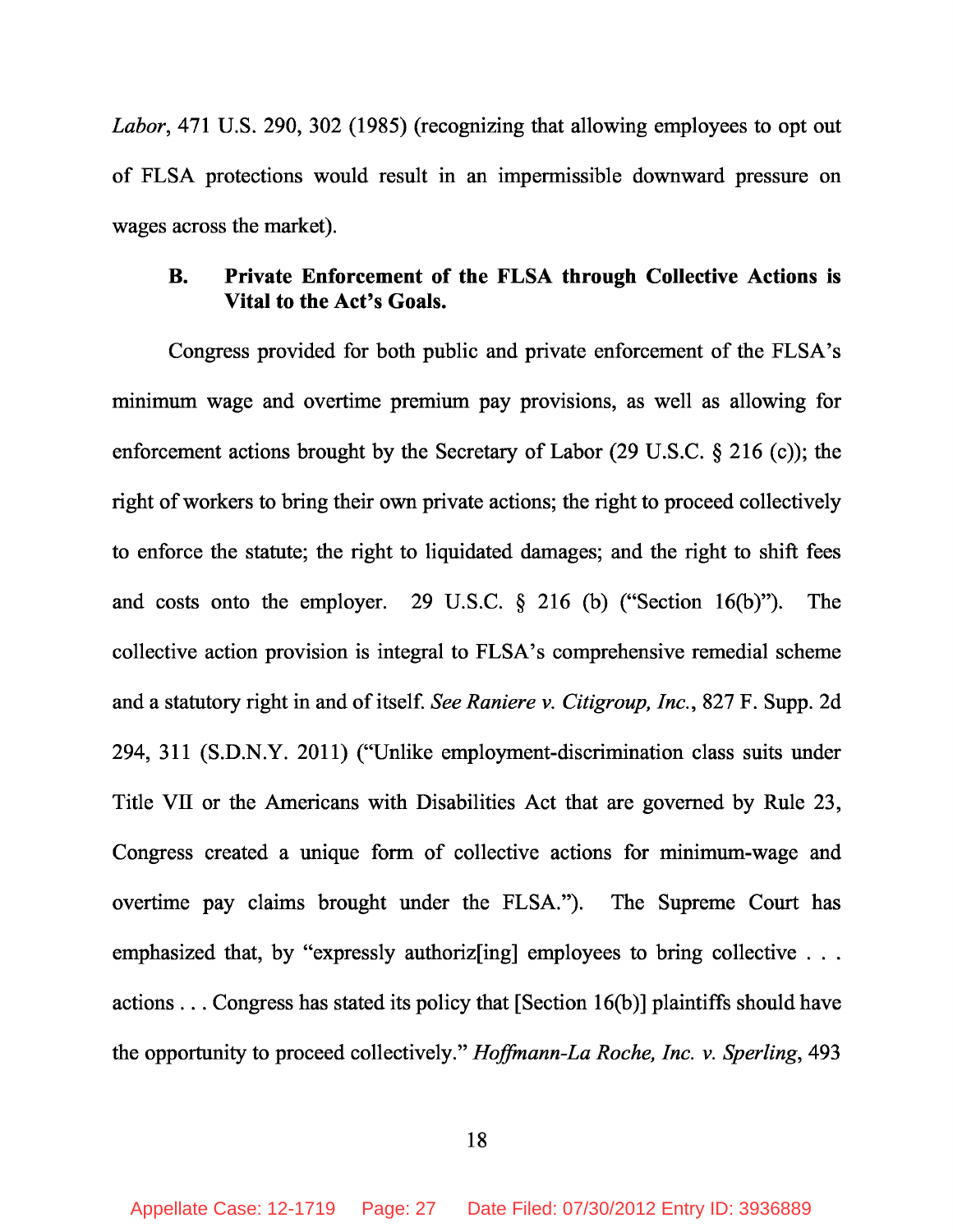U.S. 165, 170  $(1989)^3$  Other courts have noted that Section 16(b) collective actions are a vital "supplement" to the enforcement powers of the Department of Labor. *Ervin v. OS Rest. Servs.* , 632 F.3d 971, 978 (7th Cir. 2011).

Further, "FLSA collective actions allow 'plaintiffs the advantage of lower individual costs to vindicate rights by the pooling of resources.'" *Raniere*, 827 F. Supp. 2d at 313 (quoting *Hoffmann-La Roche*, 493 U.S. at 170). Without a collective action provision, plaintiffs would not be able to seek redress for violations of FLSA rights at all where damages amounts are prohibitively small for themselves and their counsel to pursue their claims individually. *See Sutherland v. Ernst & Young, LLP*, 768 F. Supp. 2d 547, 554 (S.D.N.Y. 2011) (collective action waiver provision unenforceable where FLSA damages were eclipsed by expected fees and costs; holding otherwise would grant employer "de facto immunity from liability for alleged violations of the labor laws"). Costs of seeking relief increase considerably where, as here, the proponent of arbitration insists that the proceeding be entirely confidential,<sup>4</sup> precluding resource sharing. *See In re Electronic Books* 

<sup>3</sup> *Hoffman-La Roche* involved a collective action brought under the Age Discrimination in Employment Act, 29 U.S.C. § 621 *et seq.* , which incorporates the FLSA's collective action provision in 29 U.S.C. § 626(b). Courts have looked to *Hoffman-La Roche* for guidance on interpretation of the FLSA because of its extended discussion of the FLSA's collective action provision.

<sup>4</sup> *See Owen v. Bristol Care, Inc.* , No. 2:11-cv-4258-FJG, R. Doc. 6-1, at 12 (W.D. Mo. Nov. 7, 2011) ("Except as may be required by law, neither a party nor an arbitrator may disclose the existence, content, or results of any arbitration hereunder without the prior written consent of both parties.").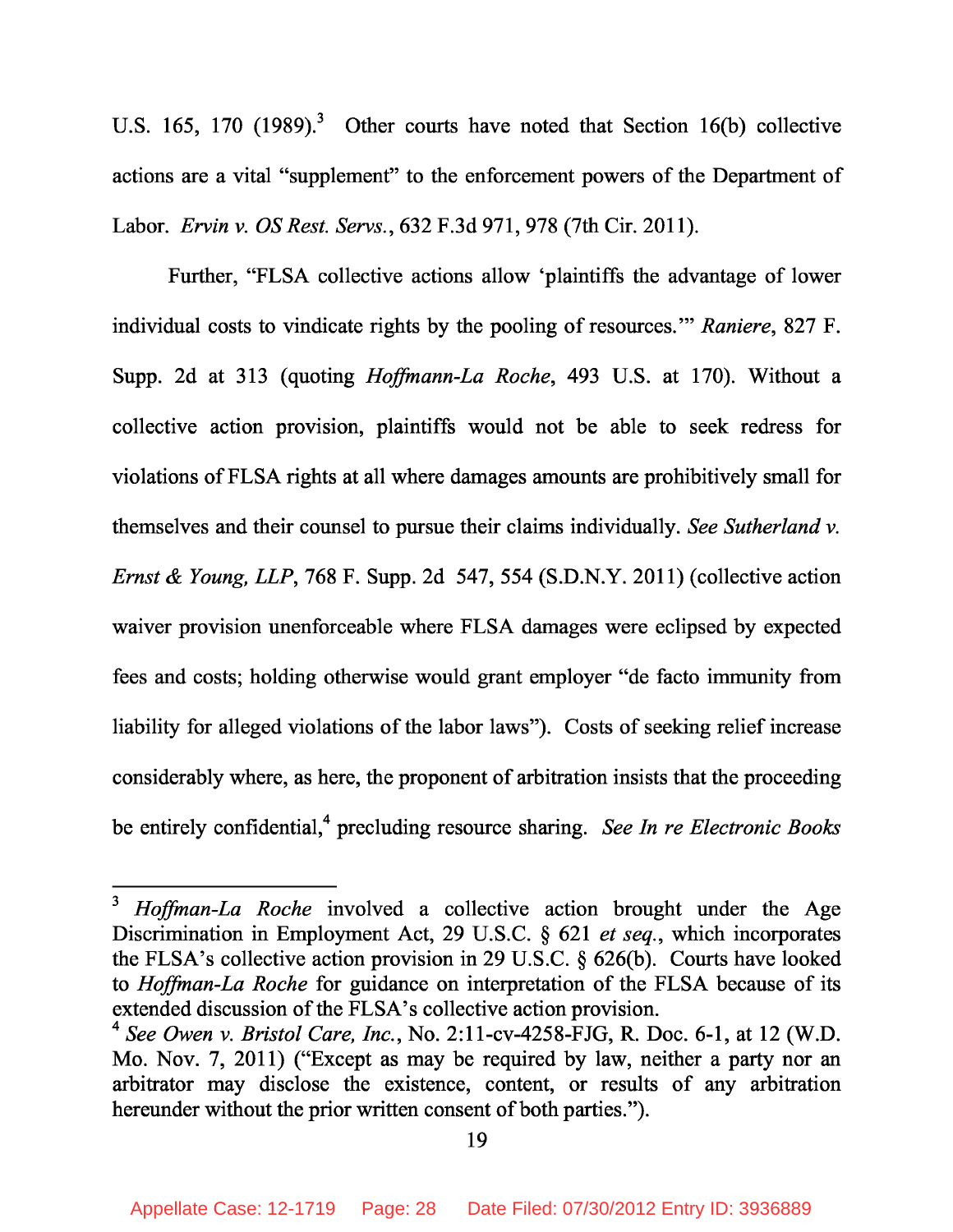*Antitrust Litigation*, 2012 WL 2478462, at \*3-\*4 (S.D.N.Y. June 27, 2012) (rejecting suggestion that potential plaintiffs could pool resources in several individual, confidential arbitral proceedings because the "argument blinkers reality").

Against the indisputably high costs associated with prosecuting an FLSA action, one must consider the likely results for affected workers. According to the Department of Labor's enforcement statistics, minimum wage claims handled by the Department in 2008 (the most recent year published) averaged a recovery of only \$392 per worker, and overtime claims averaged only \$676. *See* U.S. Dep't of Labor, Employment Standards Admin., Wage & Hour Div., *Wage and Hour Collects Over \$1.4 Billion In Back Wages for Over 2 Million Employees Since Fiscal Year 2001*, at 2, *available at* www.dol.gov/whd/statistics/2008FiscalYear.pdf (last visited July 21, 2012).

Low-wage workers are particularly hard hit by violations of wage and hour laws. One study of 4,387 workers in low-wage industries in Los Angeles, New York, and Chicago, found that 26% were paid less than the minimum wage in the previous work week. Annette Bernhardt et al., *Broken Laws, Unprotected Workers: Violations of Employment and Labor Laws in America's Cities* , at 2 (2009), *available at* http://www.nelp.org/page/- /brokenlaws/BrokenLawsReport2009.pdf?nocdn=1 (last visited July 21, 2012).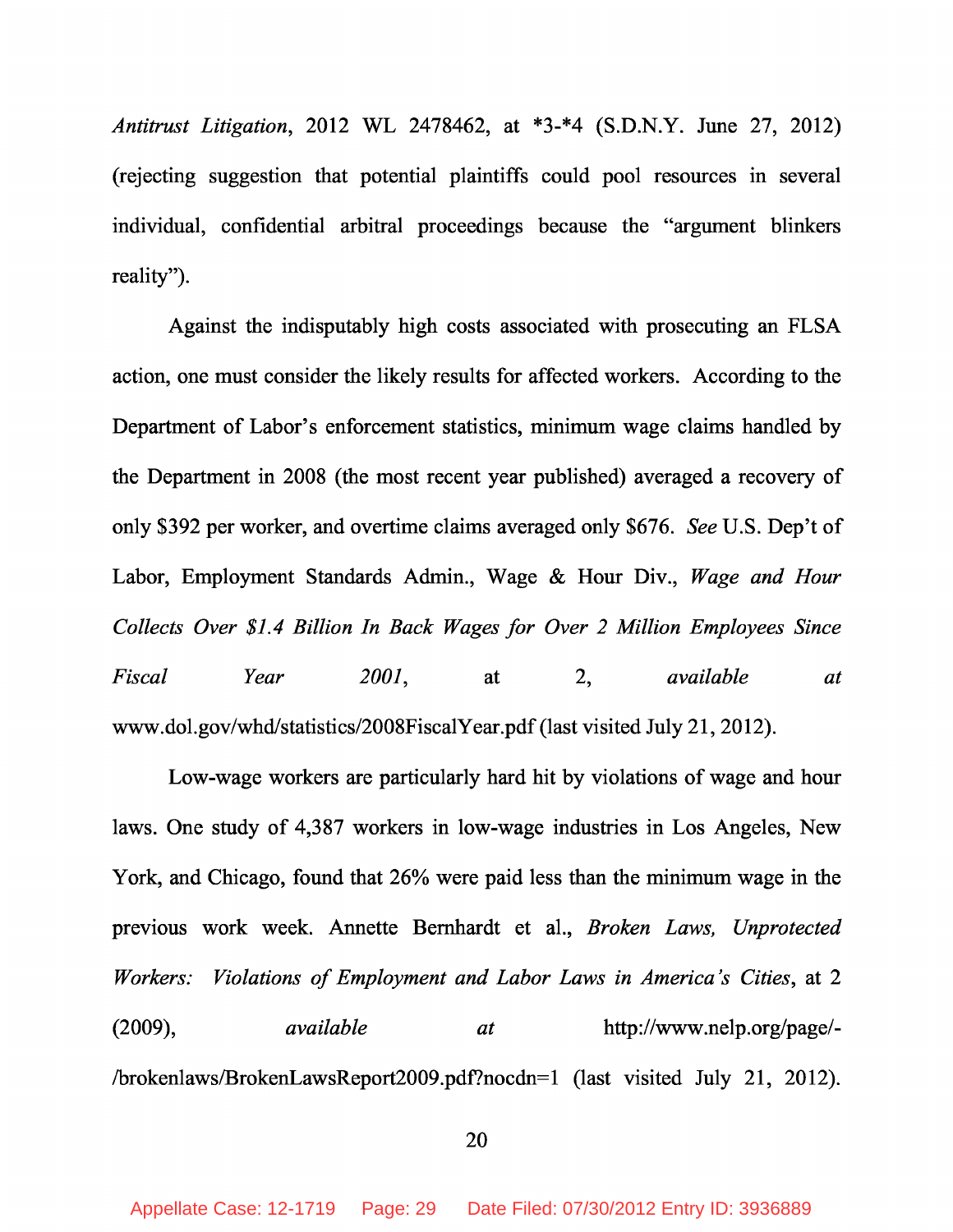For low-wage workers who had come to work early or stayed late, 70% were not paid for work they performed outside their scheduled shift. *Id.* at 3. Finding an FLSA collective action ban unenforceable would have its greatest impact on lowwage workers who seek to recover lost wages resulting from such violations.

Of those low-wage industries cited by the Department as subject to 2008 enforcement actions, the health care industry had 15,768 affected workers, second only to restaurants. U.S. Dep't of Labor, Employment Standards Admin., Wage & Hour Div., *Wage and Hour Collects Over \$1.4 Billion In Back Wages for Over 2 Million Employees Since Fiscal Year 2001*, at 3, *available at* www.dol.gov/whd/statistics/2008FiscalYear.pdf (last visited July 21, 2012). Wage theft within the industry is not a recent phenomenon; the Department's 1999-2000 *Report on Initiatives* included a survey of wage and hour compliance rates for the long-term care industry which showed staggering low levels: 40% for nursing homes; and 57% for residential care facilities (such as Bristol Care, Inc.). U.S. Dep't of Labor, Employment Standards Admin., Wage & Hour Div., *1999-2000 Report on Initiatives*, at 19 (Feb. 2001) *available at* http://nelp.3cdn.net/a5c00e8d7415a905dd o4m6ikkkt.pdf (last visited July 21, 2012). For nursing homes, "[o]vertime violations resulting from misapplied administrative/executive/professional exemptions were identified in most [noncompliance] cases." *Id.* at 20.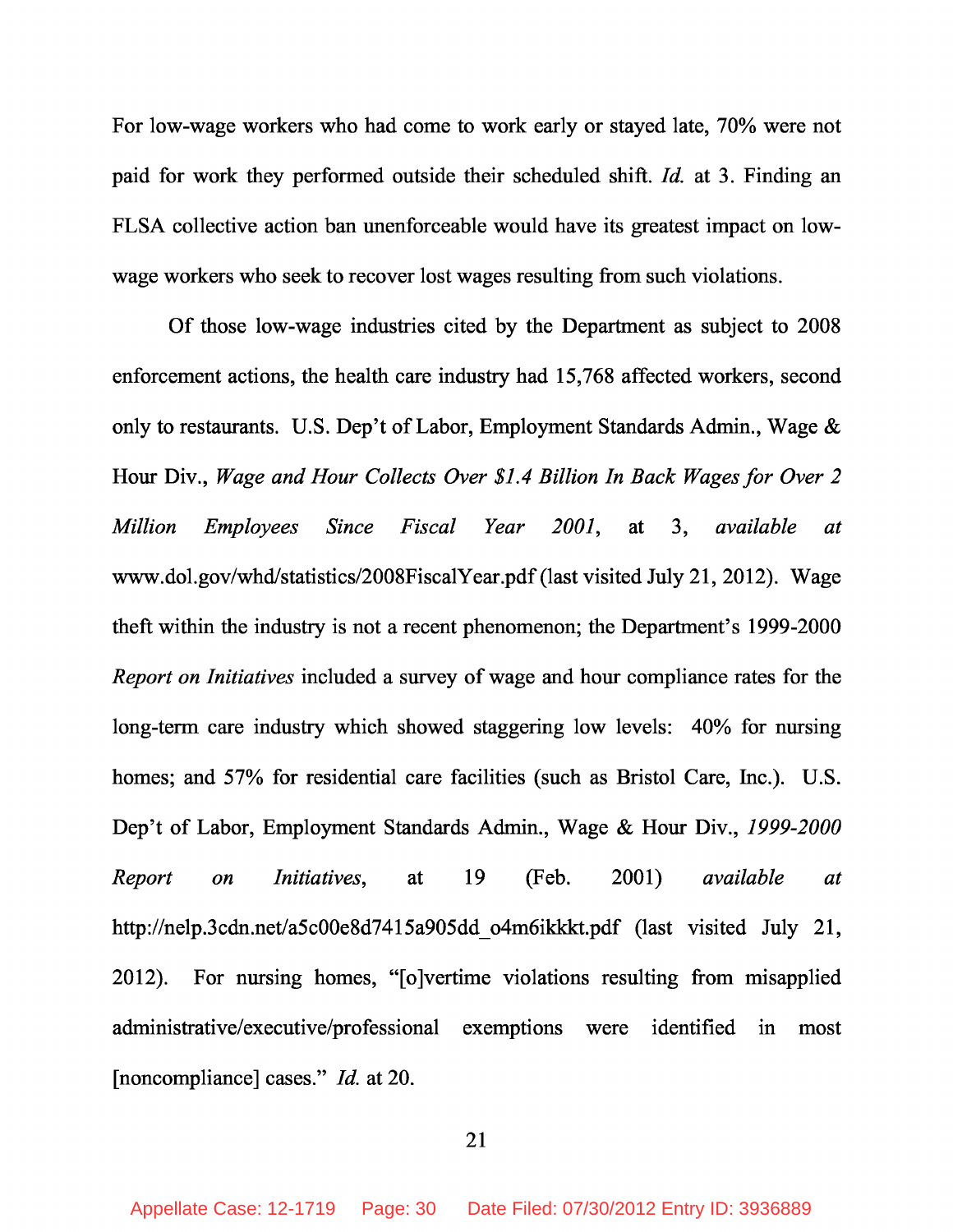Despite widespread violations, government agencies are unable to enforce our nation's wage and hour laws alone. Resources allocated to the Department of Labor's Wage and Hour Division are insufficient to meet the demand for workplace investigations and enforcement of federal law. From 1941 to 2009, Department of Labor experienced a thirteen-fold decrease in enforcement capacity. Progressive States Network, *Cracking Down on Wage Theft*, at 2 (Apr. 2012) *available at* http://www.progressivestates.org/sync/pdfs/

PSN.CrackingDownonWageTheft.pdf (last visited on July 21, 2012). The total number of enforcement actions pursued by the DOL's Wage and Hour Division declined from 47,000 in 1997 to fewer than 30,000 in 2007. U.S. GAO, *Fair Labor Standards Act: Better Use of Available Resources and Consistent Reporting Could Improve Compliance*, GAO-08-962T, at 5-6 (July 15, 2008), *available at* http://www.gao.gov/assets/130/120636.pdf (last visited on July 21, 2012).

This reduction in public enforcement of the wage and hour laws has led employees to rely almost entirely on private enforcement actions.<sup>5</sup> In 2007, for instance, there were 6,825 FLSA cases filed in federal court, but only 138 of these were filed by the Department of Labor. James C. Duff, *Judicial Business of the*

<sup>5</sup> It should be noted that in recent years the DOL has begun hiring additional wage and hour investigators. *DOL News Release* (Nov. 19, 2009), available at http://www.dol.gov/opa/media/press/whd/whd20091452.htm (last visited on July 21, 2012). While a welcome development, there is still a great disparity in capacity when compared to earlier years.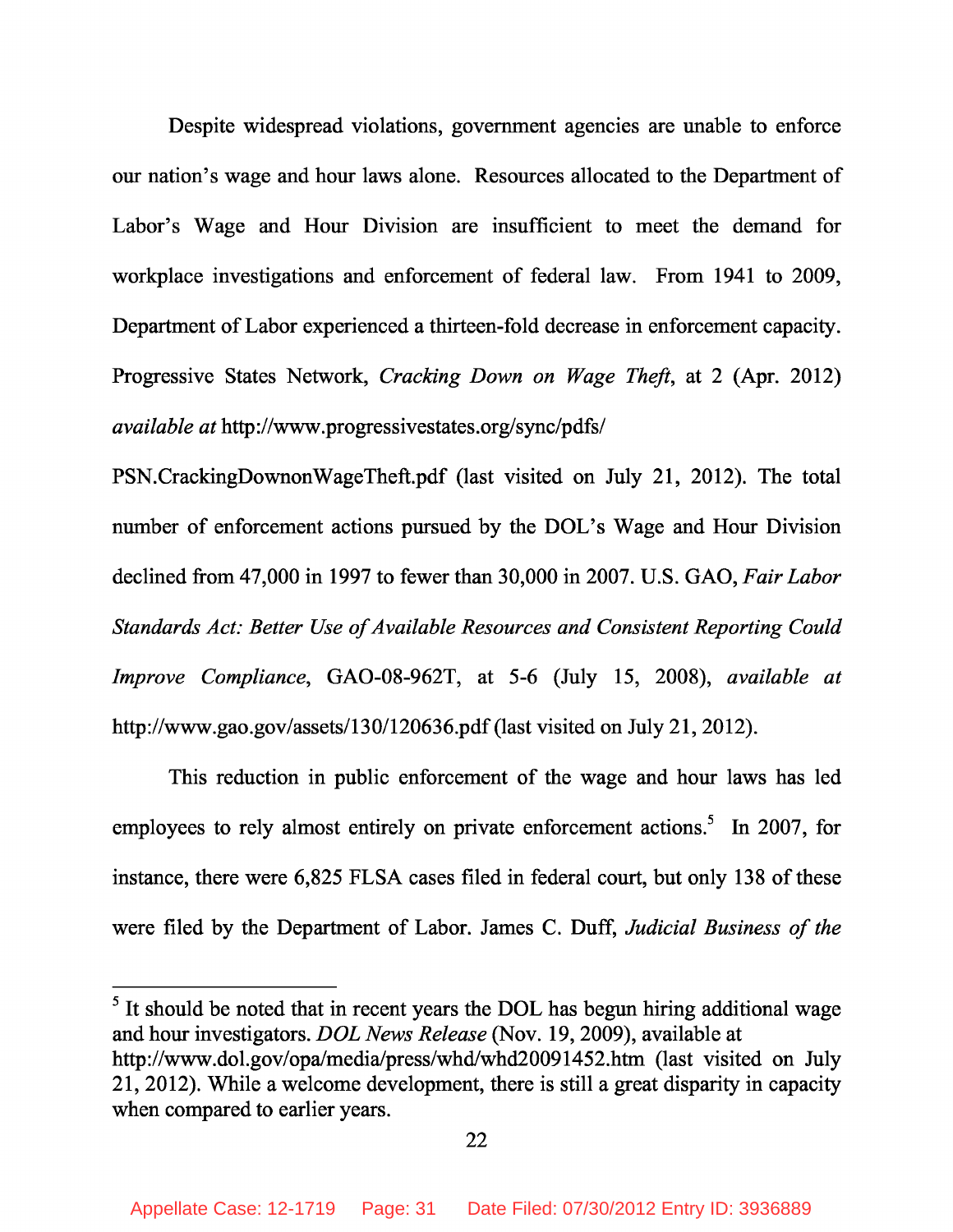*United States Courts, 2010 Annual Report of the Director*, at 146 (Table C-2), Administrative Office of the U.S. Courts (2010), available at http://www.uscourts.gov/uscourts/Statistics/JudicialBusiness/2010/ JudicialBusinespdfversion.pdf (last visited on July 21, 2012).

In providing workers with the statutory right to proceed collectively, Congress struck a careful balance between promoting enforcement through "lower individual costs to vindicate rights by the pooling of resources" and limiting the litigation to "party plaintiff[s]" who have an actual stake in the claims and affirmatively consent to pursuing them. *Hoffmann-La Roche*, 493 U.S. at 170, 168. Section 16(b) initially allowed third parties, such as labor unions, to file FLSA actions on behalf of unnamed workers, and no written consent to join the case was required. *Hoffmann-La Roche*, 493 U.S. at 173. In response "to excessive litigation spawned by plaintiffs lacking a personal interest in the outcome, the representative action by plaintiffs not themselves possessing claims," Congress removed that provision in the Portal-to-Portal Act of 1947 and instead required interested "party plaintiff[s]" to affirmatively opt into the litigation, while leaving in place the "similarly situated" language providing for collective actions. *Id.* ; 29 U.S.C. § 216 (b). Had Congress wanted to instead deprive workers of any right to go forward collectively, it certainly could have done so by way of the Portal-to-Portal Act, eliminating the language providing a right to collective action. However, that was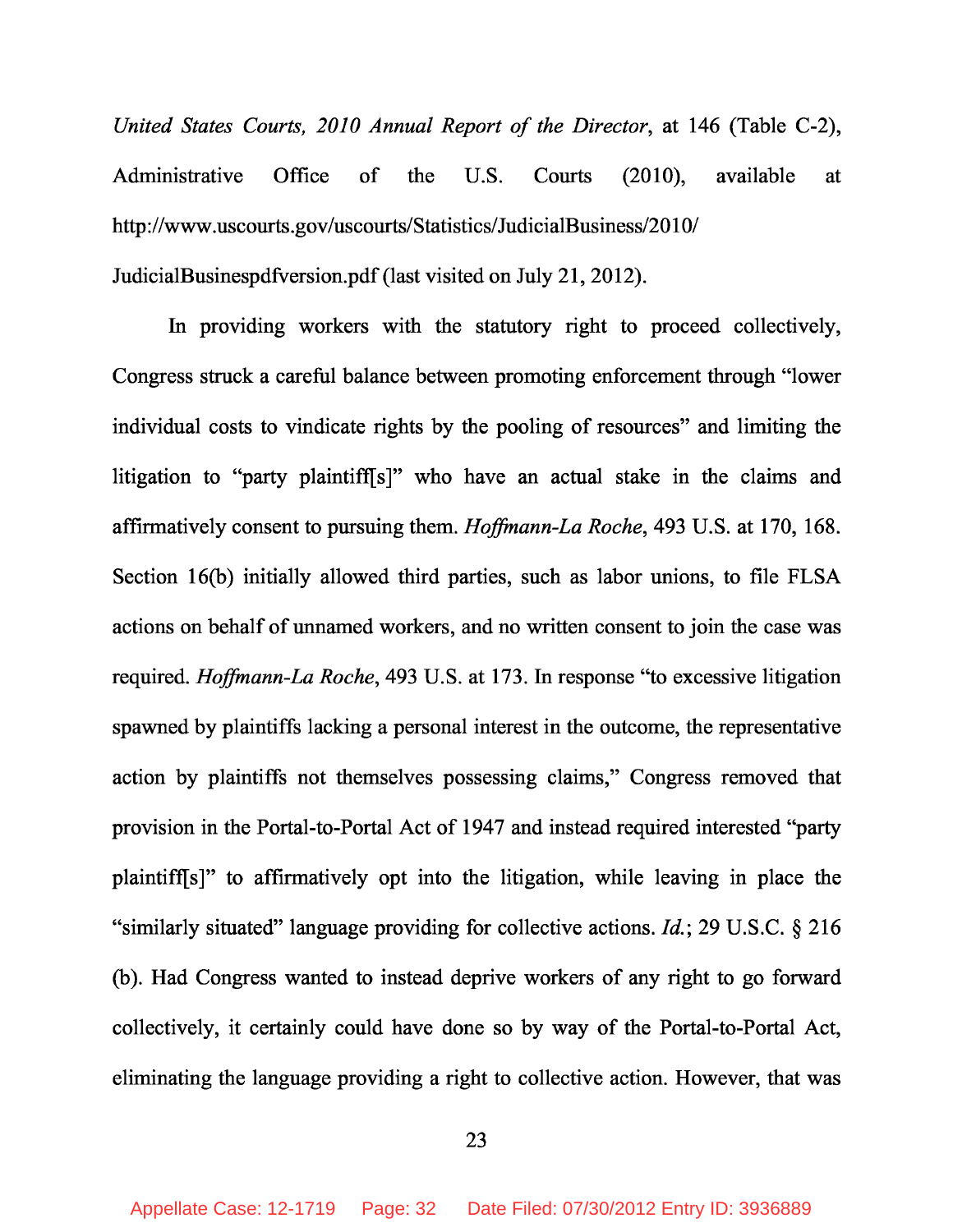not what Congress did. Although it limited plaintiffs' collective action right, it did not eliminate it as a statutory right.

In short, the FLSA's goals of eliminating substandard working conditions have yet to be met. Unfortunately, it continues to be low-wage workers who are often subject to exploitation. Yet because of the low value of most claims, it would be economically infeasible to prosecute the matters individually. Meanwhile, the Department of Labor's resources have declined, leaving these workers without the prospect of agency enforcement of their FLSA rights. The FLSA's collective action mechanism is intended to bridge this enforcement gap, and remains a critical medium for protecting workers' rights.

### **C. A Ban on Collective Actions Creates Limitations on Substantive Rights Guaranteed by the FLSA.**

The principle that arbitration cannot preclude the vindication of statutory rights is a foundational tenet of FAA interpretation, expressed by the Supreme Court time and again. *See Mitsubishi Motors*, 473 U.S. at 637; *Gilmer*, 500 U.S. at 26. Simply put, federal statutory rights cannot be eviscerated by an employer under the guise of a forum-selection clause—doing so would impermissibly elevate the preference for arbitration to a position superior to the most basic fundamental rights enjoyed by citizens. *Mitsubishi Motors*, 473 U.S. at 637 n.19 ("[I]n the event the [arbitration agreement] operated in tandem as a prospective waiver of a party's right to pursue statutory remedies for antitrust violations, we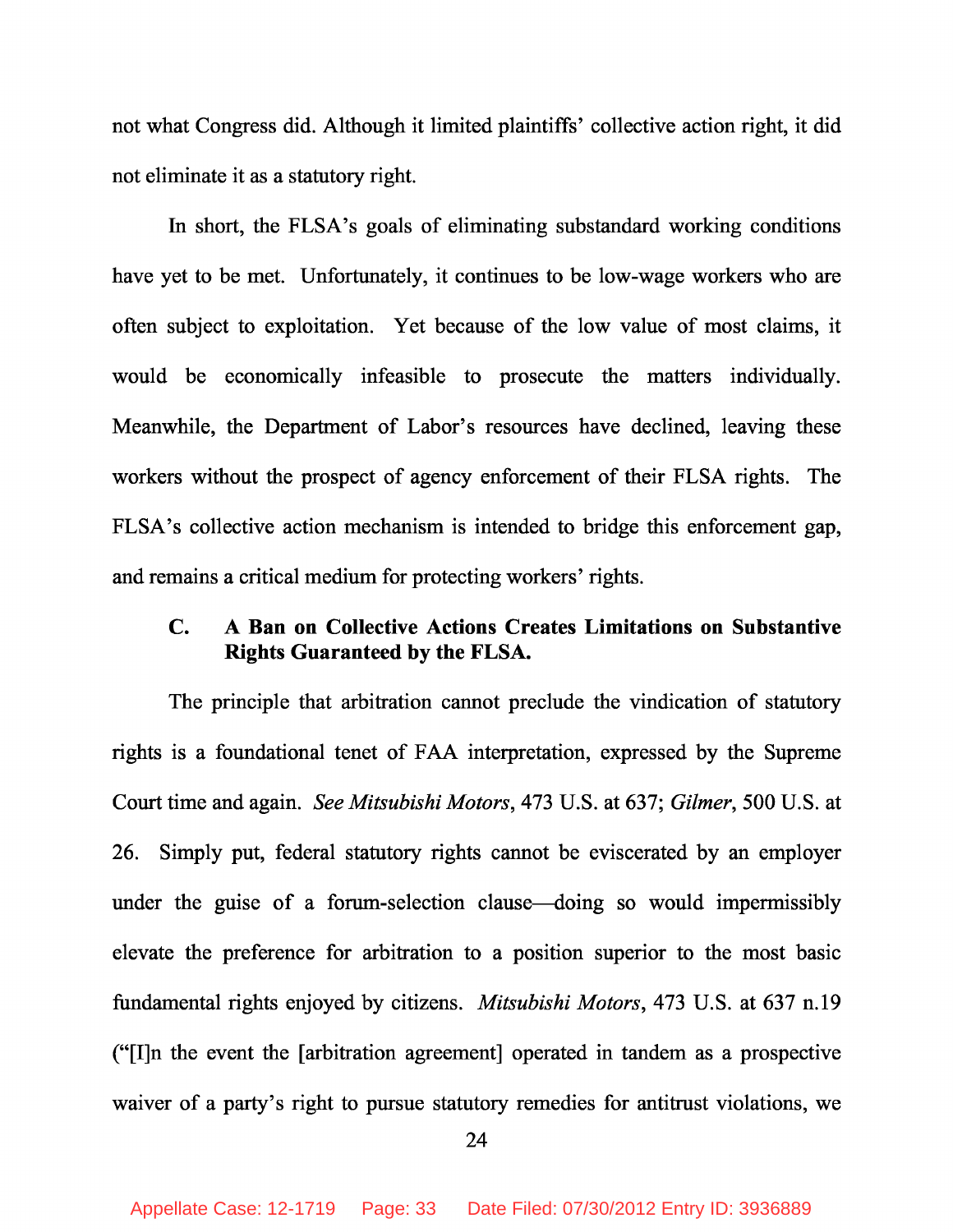would have little hesitation in condemning the agreement as against public policy.") (citation omitted).

While sometimes improperly characterized as a mere procedural device, the collective action mechanism is in fact a central enforcement tool for FLSA matters:

Not the least integral aspect of [the FLSA] remedy is the ability of employees to pool resources in order to pursue a collective action, in accordance with the specific balance struck by Congress. The particular FLSA collective action mechanism was additionally a Congressional determination regarding the allocation of enforcement costs, as the ability of employees to bring actions collectively reduces the burden borne by the public fisc . . . . It is not enough to respond that [a collective action] waiver should be upheld in the name of broad federal policy favoring arbitration, simply because the waiver was included in an arbitration agreement. An otherwise enforceable arbitration agreement should not become a vehicle to invalidate the particular Congressional purposes of the collective action provision and the policies on which that provision is based.

*Raniere*, 827 F. Supp. 2d at 314. If left unchallenged, collective action bans such as the one in this case will do precisely what the Supreme Court prohibits: inhibit workers' exercise of their substantive FLSA rights. Where plaintiffs may only vindicate their federal rights by proceeding collectively, a defendant's attempt to ban class or collective action cannot be enforced. *Cf. Chen-Oster v. Goldman, Sachs & Co.* , 785 F. Supp. 2d 394, 406-11 (S.D.N.Y. 2011) (invalidating class action ban that would have prevented plaintiff's complete vindication of Title VII rights).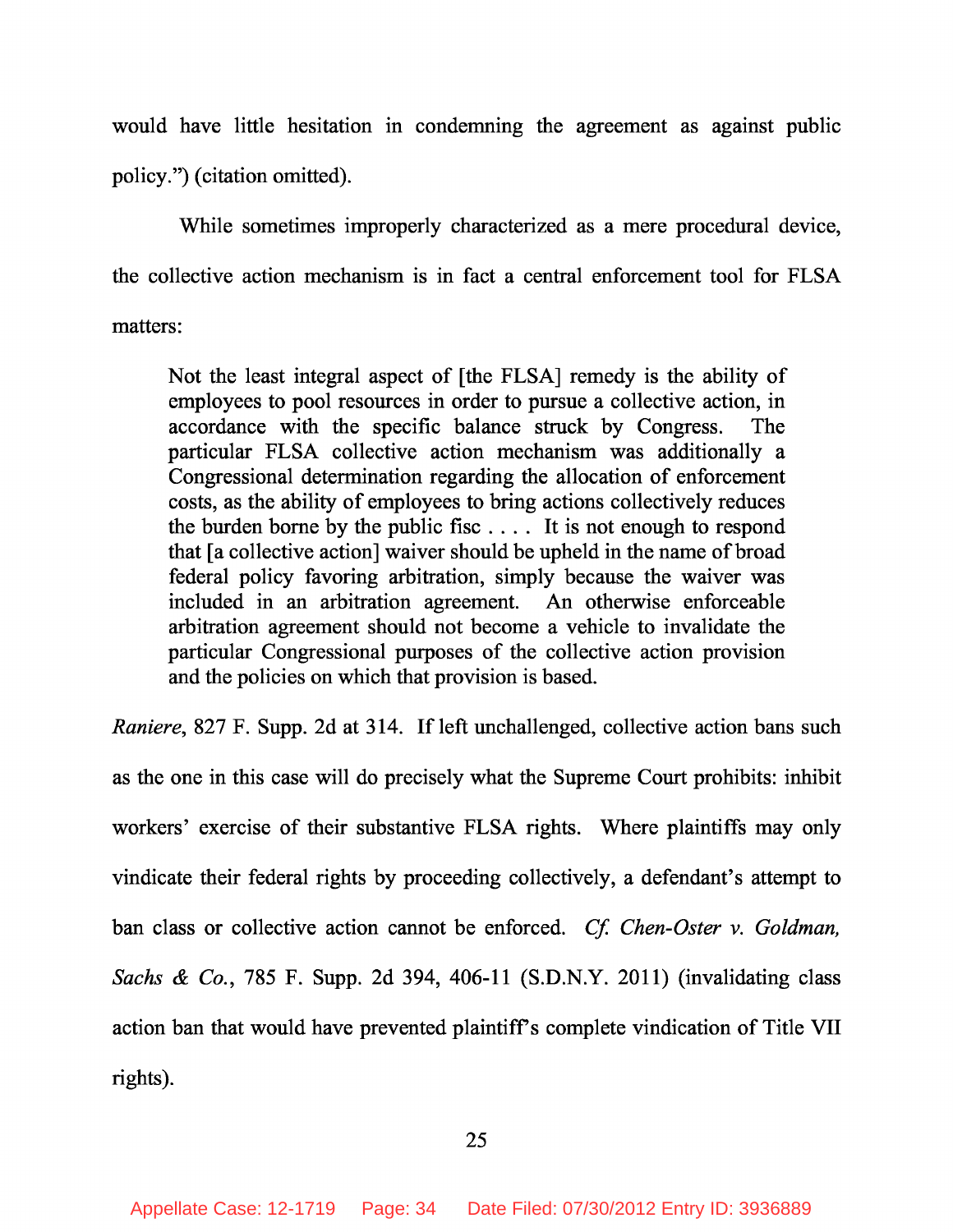### **D. The FAA's Preference for an Arbitral Forum Must Yield to the Substantive Rights Guaranteed by the FLSA.**

In *CompuCredit*, the Supreme Court sought some signal that another federal statute should be given precedence over the FAA's preference for an arbitral forum. 132 S. Ct. at 668-69. The FLSA provides it: the statute itself (and courts uniformly interpreting it) prohibit private, contractual waivers of FLSA rights. *Copeland v. ABB, Inc.* , 521 F.3d 1010, 1014 (8th Cir. 2008). This distinguishes the FLSA from other statutes in which courts have accepted the use of an arbitral forum. For instance, although the ADEA and the FLSA share an enforcement mechanism, the ADEA demonstrates a preference for informal dispute resolution, quite the opposite of the FLSA. *See Gilmer*, 500 U.S. at 28-30 (underscoring that the ADEA's enforcement mechanism permits private settlement of disputes and requires agency attempts to conciliate disputes). <sup>6</sup> Employers cannot be permitted to do by virtue of an arbitration clause that which they cannot do by virtue of another contract.

At bottom, an arbitration agreement is nothing more than a contract. For well over half a century, the Supreme Court has recognized that the FLSA was intended to—and did—limit the right of employers to contract. *Brooklyn Sav.*

<sup>6</sup> *Gilmer* involved a claim of age discrimination based on the termination of a 62 year-old Manager of Financial Services. 500 U.S. at 23. If successful, such a claim would obviously be of higher value than the typical FLSA claim; indeed, Gilmer himself prosecuted his matter individually, not collectively. *Id.*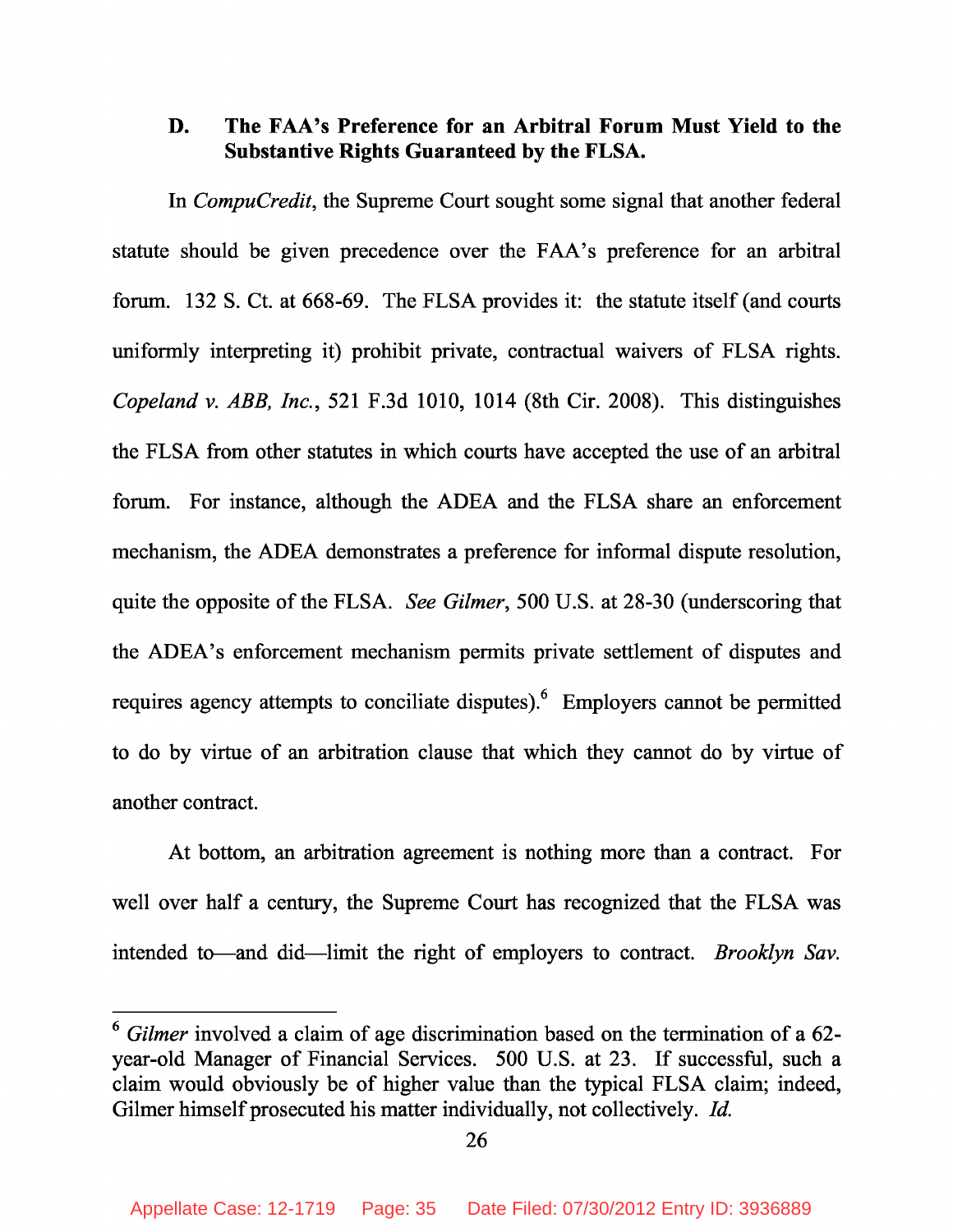*Bank v. O'Neil*, 324 U.S. 697, 706-07 (1945). An employer cannot contract itself out of the FLSA's enforcement plan. *Barrentine v. Arkansas-Best Freight Sys., Inc.* , 450 U.S. 728, 740-41 (1981) (FLSA rights "cannot be abridged by contract or otherwise waived" because this would nullify purpose of the Act). As stated by this Court:

It is well established that FLSA rights are statutory and cannot be waived. There are only two statutory exceptions to this general rule. First, an employee may accept payment of unpaid wages under the supervision of the Secretary of Labor and if the back wages are paid in full. Second, if an employee brings suit directly against a private employer pursuant to § 216(b) of the statute, and the district court enters a stipulated judgment, it will have res judicata effect on any subsequent claim for damages.

#### *Copeland*, 521 F.3d at 1014.

The principal purpose of an arbitration agreement requiring workers to forfeit their statutory right to bring claims collectively is not genuinely to select an alternative forum to court; it is to prevent workers from bringing wage and hour claims collectively, as Congress intended. *Raniere*, 827 F. Supp. 2d at 314 n.13 ("Indeed, were employers beyond [defendant] to embrace these waivers, the deluge of individual wage and hour claims that would be arbitrated, notwithstanding those that would simply be foregone absent collectivization, would quite obviously run counter to the values of simplicity, expedience, and cost-saving that underlie the federal policy preference for arbitration."). Yet the FLSA's Congressional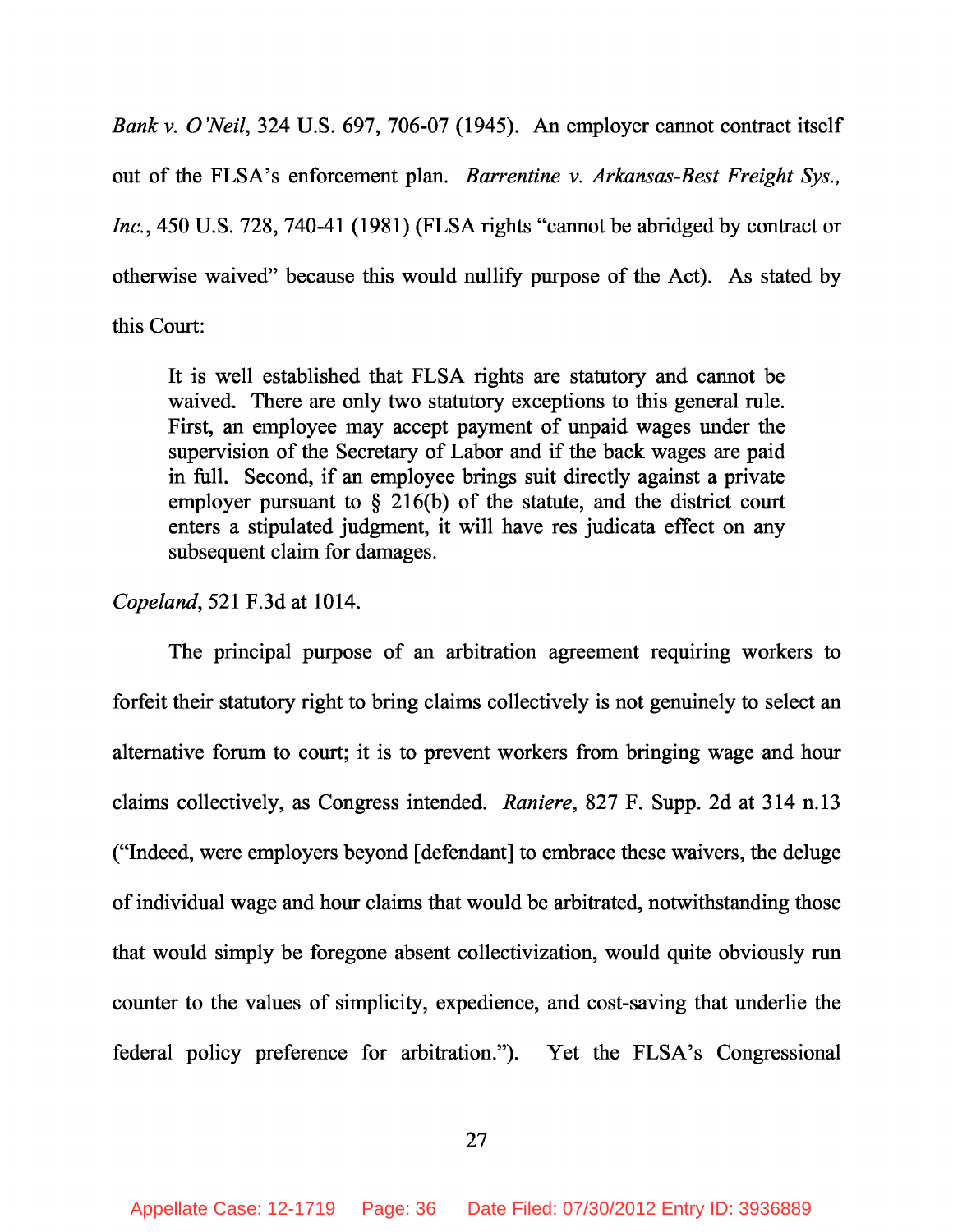command prohibits the private waiver of workers' FLSA rights, whether contained in an arbitration agreement or not. *Copeland*, 521 F.3d at 1014.

For this reason, *Bailey v. Ameriquest Mortgage Co.* , 346 F.3d 821 (8th Cir. 2003) is inapposite. There, the Court permitted arbitration of FLSA claims, but the Court was not presented with an explicit ban on the right to proceed collectively, since the arbitration clause was silent on that matter. *Id.* at 822, n.1. There was no occasion to consider whether an individual's FLSA rights are impeded by an explicit ban on collective action. Since *Bailey*, the United States District Court for the District of Minnesota (the venue for *Bailey*) concluded that a similar arbitration clause *permitted* a collective-action arbitration. *See Mork v. Loram Maintenance of Way, Inc.* , 2012 WL 38628 (D. Minn. Jan. 9, 2012). Thus, the Court was correct to conclude in *Bailey* that there was no showing that the substantive right to proceed collectively had been curtailed—the claims could proceed through arbitration individually and, under *Mork*, collectively as well.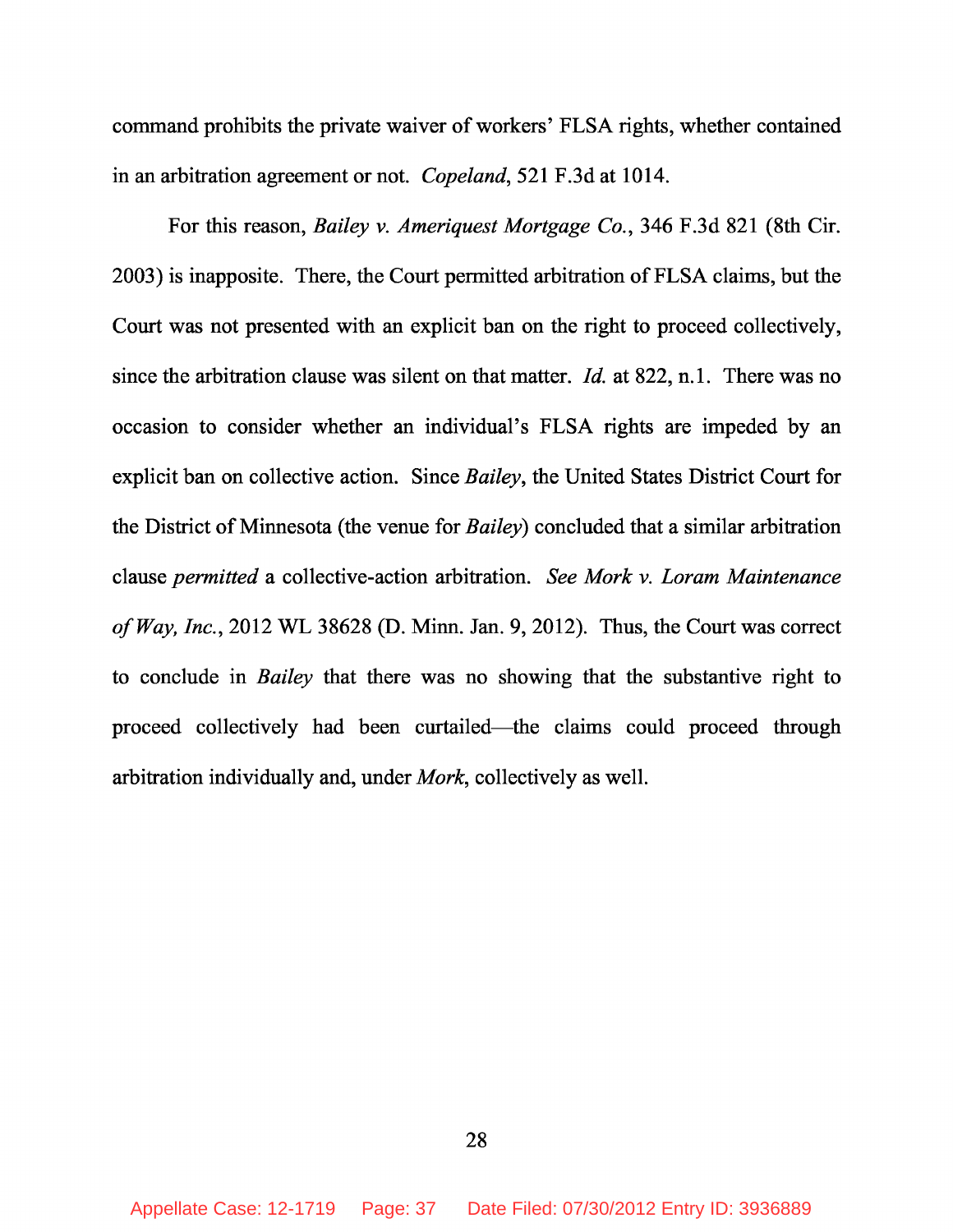#### **CONCLUSION**

For these reasons, the Court should affirm the district court's order denying Defendant Bristol Care, Inc.'s motion to stay proceedings and compel arbitration.

Dated: July 30, 2012 Respectfully Submitted,

/s/ Douglas L. Micko Douglas L. Micko SCHAEFER LAW FIRM, LLC 400 South Fourth Street Suite 200 Minneapolis, MN 55415 Telephone: 612-294-2600 Facsimile: 612-294-2640 dmicko@schaeferlaw.com Counsel of Record

Rebecca M. Hamburg National Employment Lawyers Association 417 Montgomery Street Fourth Floor San Francisco, CA 94104 Telephone: 415-296-7629 Facsimile: 866-593-7521 rhamburg@nelahq.org Lead *Amicus Curiae*